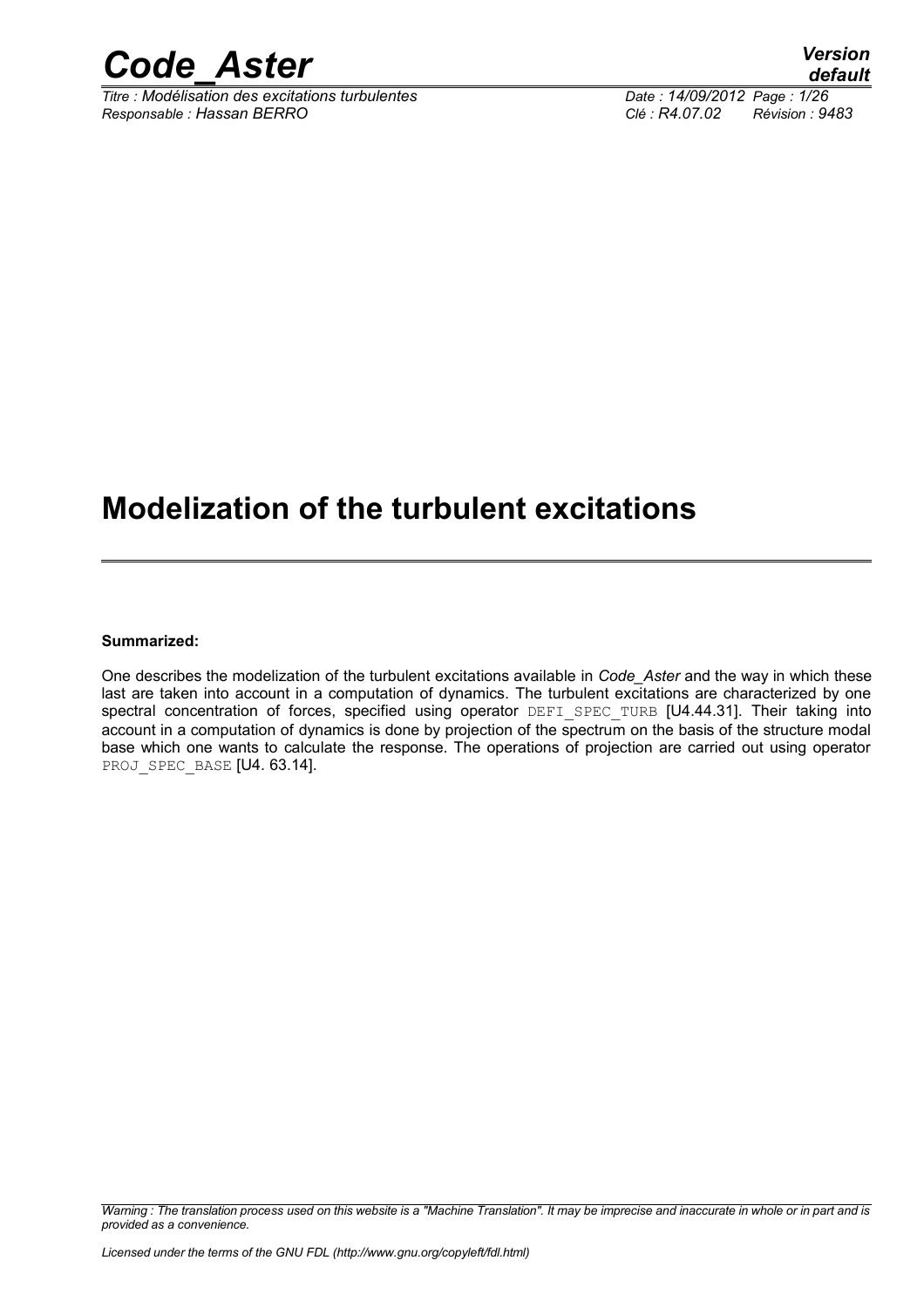*Titre : Modélisation des excitations turbulentes Date : 14/09/2012 Page : 2/26 Responsable : Hassan BERRO Clé : R4.07.02 Révision : 9483*

# **Contents**

| Determination of a modal base of the system under flow and projection of excitation 3.1.2 |  |
|-------------------------------------------------------------------------------------------|--|
| Computation of the response to the turbulent excitation: frequential resolution           |  |
|                                                                                           |  |
|                                                                                           |  |
|                                                                                           |  |
|                                                                                           |  |
|                                                                                           |  |
| Computation of the response to the turbulent excitation: temporal resolution              |  |
|                                                                                           |  |
|                                                                                           |  |
|                                                                                           |  |
|                                                                                           |  |
|                                                                                           |  |
|                                                                                           |  |
|                                                                                           |  |
|                                                                                           |  |
|                                                                                           |  |
|                                                                                           |  |
|                                                                                           |  |
|                                                                                           |  |
|                                                                                           |  |
|                                                                                           |  |
| 2.2.2.2 Modelization of the spectrum of turbulence by a statement with separate variables |  |
| 10.2.3                                                                                    |  |
|                                                                                           |  |
|                                                                                           |  |
|                                                                                           |  |
|                                                                                           |  |
|                                                                                           |  |
|                                                                                           |  |
|                                                                                           |  |
|                                                                                           |  |
|                                                                                           |  |
|                                                                                           |  |
|                                                                                           |  |
|                                                                                           |  |
|                                                                                           |  |

*Warning : The translation process used on this website is a "Machine Translation". It may be imprecise and inaccurate in whole or in part and is provided as a convenience.*

*Licensed under the terms of the GNU FDL (http://www.gnu.org/copyleft/fdl.html)*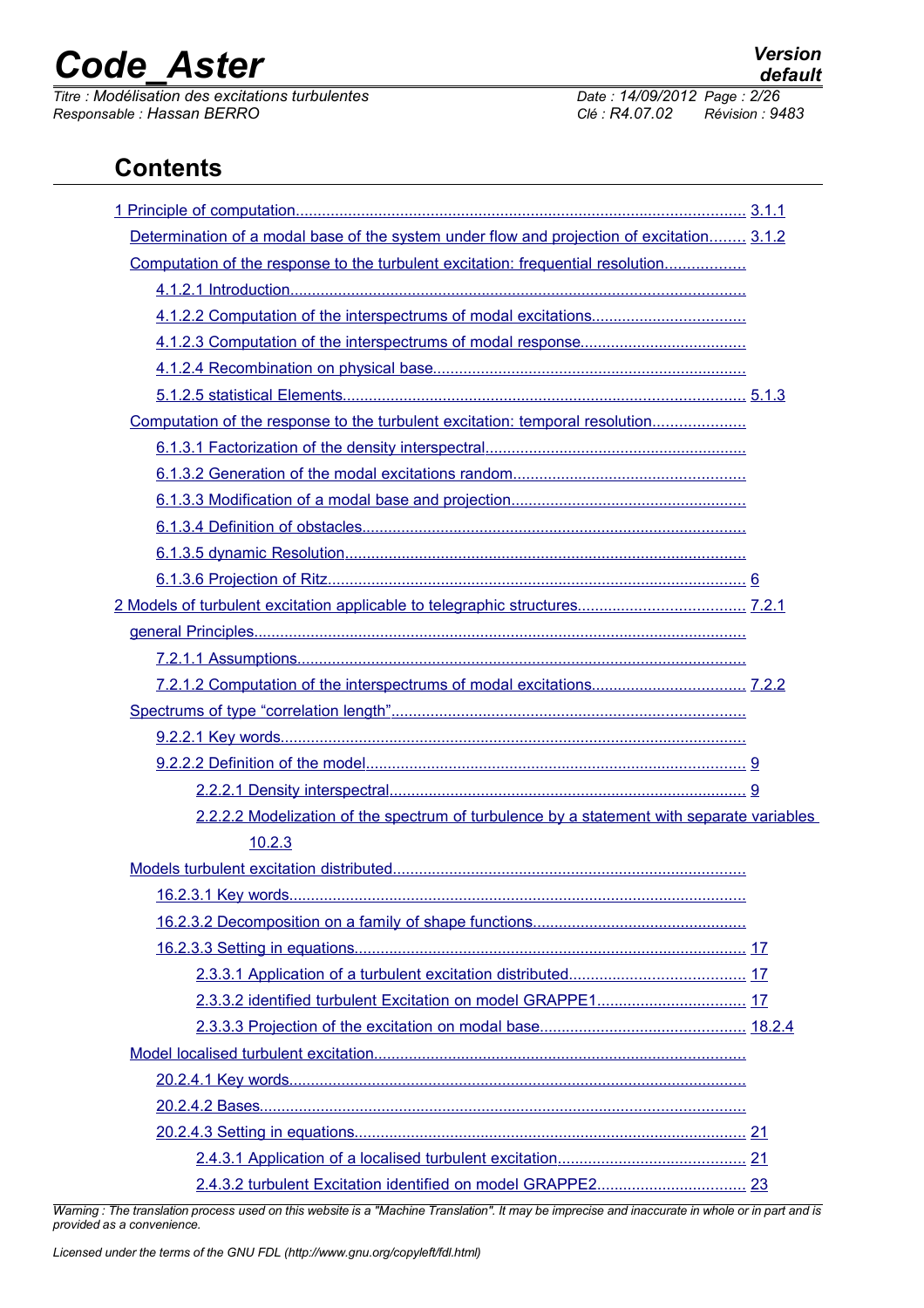*default*

# *Code\_Aster Version*

*Titre : Modélisation des excitations turbulentes Date : 14/09/2012 Page : 3/26 Responsable : Hassan BERRO Clé : R4.07.02 Révision : 9483*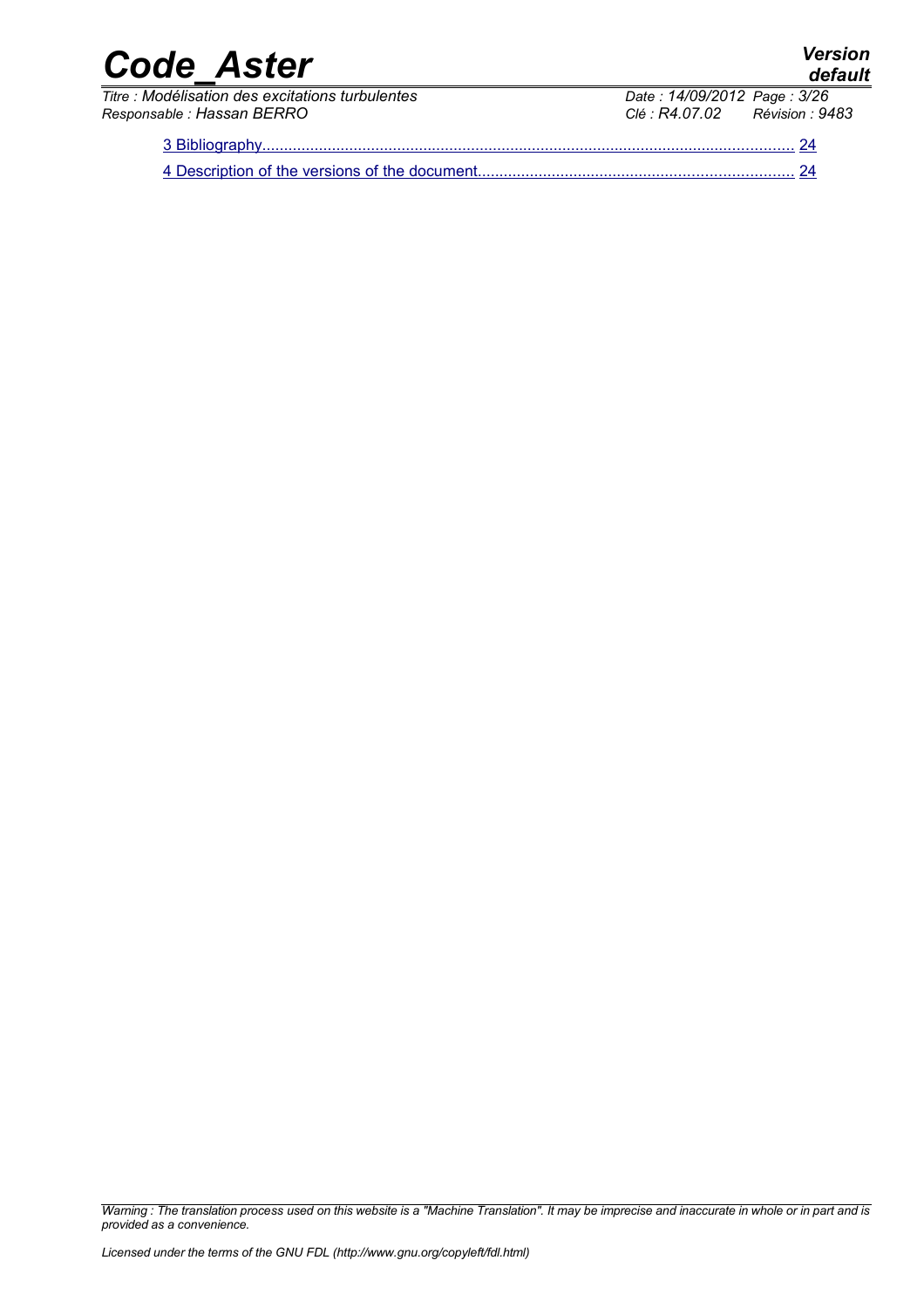*Titre : Modélisation des excitations turbulentes Date : 14/09/2012 Page : 4/26 Responsable : Hassan BERRO Clé : R4.07.02 Révision : 9483*

# <span id="page-3-0"></span>**1 Principle of computation**

# <span id="page-3-1"></span>**1.1 Determination of a modal base of the system under flow and projection of the excitation**

The computation of the dynamic response of a system with a turbulent excitation induced by a fluid flow is carried out by respecting the following stages:

- 1) initially, one calculates the modal base of the system except flow using operator MODE ITER SIMULT [U4.52.03].
- 2) one defines then the characteristics of the studied configuration, for taking into account of the phenomenon of fluid-structure coupling, using operator DEFI\_FLUI\_STRU [U4.25.01]. This operator allows for example to inform the profiles velocity associated with the excitation zones fluid, for configurations of standard "the tube bundle under transverse flow". He produces a concept of the type  $[true]$   $[true]$   $[true]$  intended to be used by the operators implemented downstream in the command file,
- 3) the modal characteristics of the system under flow are then calculated using operator CALC\_FLUI\_STRU [U4.66.02]. One has in output a modal base for each rate of flow,
- 4) the definition of the turbulent excitation is done then by a call to operator DEFI\_SPEC\_TURB [U4.44.31]. The modelizations available are the following ones:
	- spectrums of type "correlation length", specific of the configurations of standard "the tube bundle under transverse flow", for the application to vibrations of tubes of GV. The key words corresponding factors are SPEC LONG COR 1, SPEC LONG COR 2, SPEC LONG COR 3 and SPEC LONG COR 4. These spectrums are preset; however, the user can adjust the parameters of them. This part is developed with the paragraph [§2.2],
	- models turbulent excitation distributed. The factor key word corresponding is SPEC\_FONC\_FORME. The excitation spectrum is defined by its decomposition on a family of shape functions while providing, on the one hand an interspectral matrix, and on the other hand a list of shape functions associated with this matrix. The concepts [interspectrum] and [function] associated must be generated upstream. In the case of the component "control rod", the user can also use a preset spectrum of turbulence, identified on model GRAPPE1. This part is developed with the paragraph [§2.3],
	- models localised turbulent excitation. The factor key word corresponding is SPEC\_EXCI\_POINT. He is in the case of used an excitation spectrum associated with one or more specific forces and moments. The definition of the excitation is done then while providing:
		- an interspectral matrix of excitations (the concept [interspectrum] associated must be generated upstream),
		- the list of the nodes of application of these excitations,
		- the nature of the excitation applied of each one of these nodes (force or moment),
		- directions of application of the excitations thus defined.

This part is developed with the paragraph [§2.4].

5) The turbulent projection of the excitation spectrum previously defined, on the basis of the structure modal base under flow, is then carried out using operator PROJ SPEC BASE [U4.63.14].

*Warning : The translation process used on this website is a "Machine Translation". It may be imprecise and inaccurate in whole or in part and is provided as a convenience.*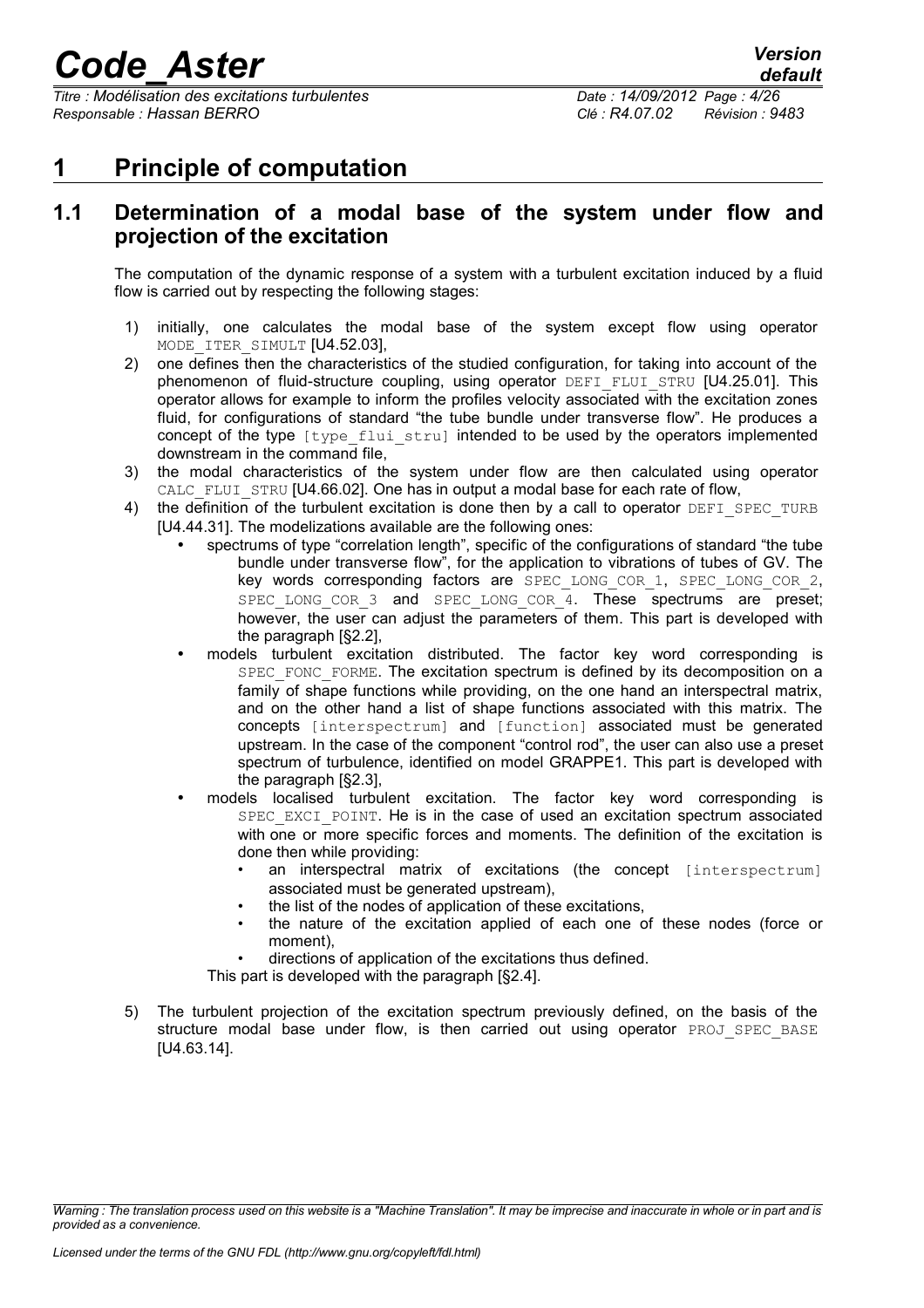*Titre : Modélisation des excitations turbulentes Date : 14/09/2012 Page : 5/26 Responsable : Hassan BERRO Clé : R4.07.02 Révision : 9483*

# <span id="page-4-3"></span>**1.2 Computation of the response to the turbulent excitation: frequential resolution**

### **1.2.1 Introduction**

<span id="page-4-2"></span>The computation of the frequential response of structure or the system coupled fluid-structure is done in three stages:

- 1) computation of the interspectrums of modal excitations,
- 2) computation of the interspectrums of modal response,
- 3) recombination on physical base.

Initially, one introduces for each mode the transfer transfer function of the mechanical system (structure alone or system coupled fluid-structure). Each of the three stages above is then detailed.

### **1.2.2 Computation of the interspectrums of modal excitations**

<span id="page-4-1"></span>the interspectrums of modal excitations  $S_{OiOj}(f, U)$  are determined by turbulent projection of the excitation spectrum on the basis of the mechanical system modal base (structure alone or system coupled fluid-structure). This stage of projection is detailed in paragraph [§2] for the various models applicable to telegraphic structures.

### **1.2.3 Computation of the interspectrums of modal response**

<span id="page-4-0"></span>the interspectrums of modal displacements  $S_{\text{qiaj}}(f, U)$  result then from the interspectrums of modal excitations  $S_{OiQi}(f, U)$  using the following relation:

$$
S_{q_i q_j}(f, U) = H_i^*(f, U) S_{Q_i Q_j}(f, U) H_j(f, U)
$$

where  $\left.H_i^*(f\,,U\right)$  the combined complex of the transfer transfer function of  $\left.H_i(f\,,U\right)$  the mechanical system considered indicates. Being given a frequency *f* and a rate of flow *U* , the transfer transfer function  $\;H_{\,i}[\,f\,,U]\;$  of the mechanical system for the mode  $\;i\;$  is defined by:

$$
H_i(f, U) = \frac{1}{M_i \omega_i^2 \left( -\left( \frac{f}{f_i} \right)^2 + 2j \xi_i \left( \frac{f}{f_i} \right) + 1 \right)}
$$
éq 1.2.3-2

where  $\ M_{\ i}^{}$  the modal mass of the mode indicates  $\ i$  ,  $\omega_{i}^{}$  and  $\ {f}_{i}^{}$  indicate respectively, at the speed  $U$  , the pulsation and the eigenfrequency of the mode  $i$  ,  $\xi_i$  indicates, at the speed  $|U|$ , the reduced damping of the mode  $i$  , and  $J$  indicates the complex number such as  $|J^2=$  -  $1$  .

The computation interspectrums of modal displacements starting from the interspectrums of modal excitations and transfer transfer functions is carried out using operator DYNA SPEC MODAL [U4.53.23].

*Warning : The translation process used on this website is a "Machine Translation". It may be imprecise and inaccurate in whole or in part and is provided as a convenience.*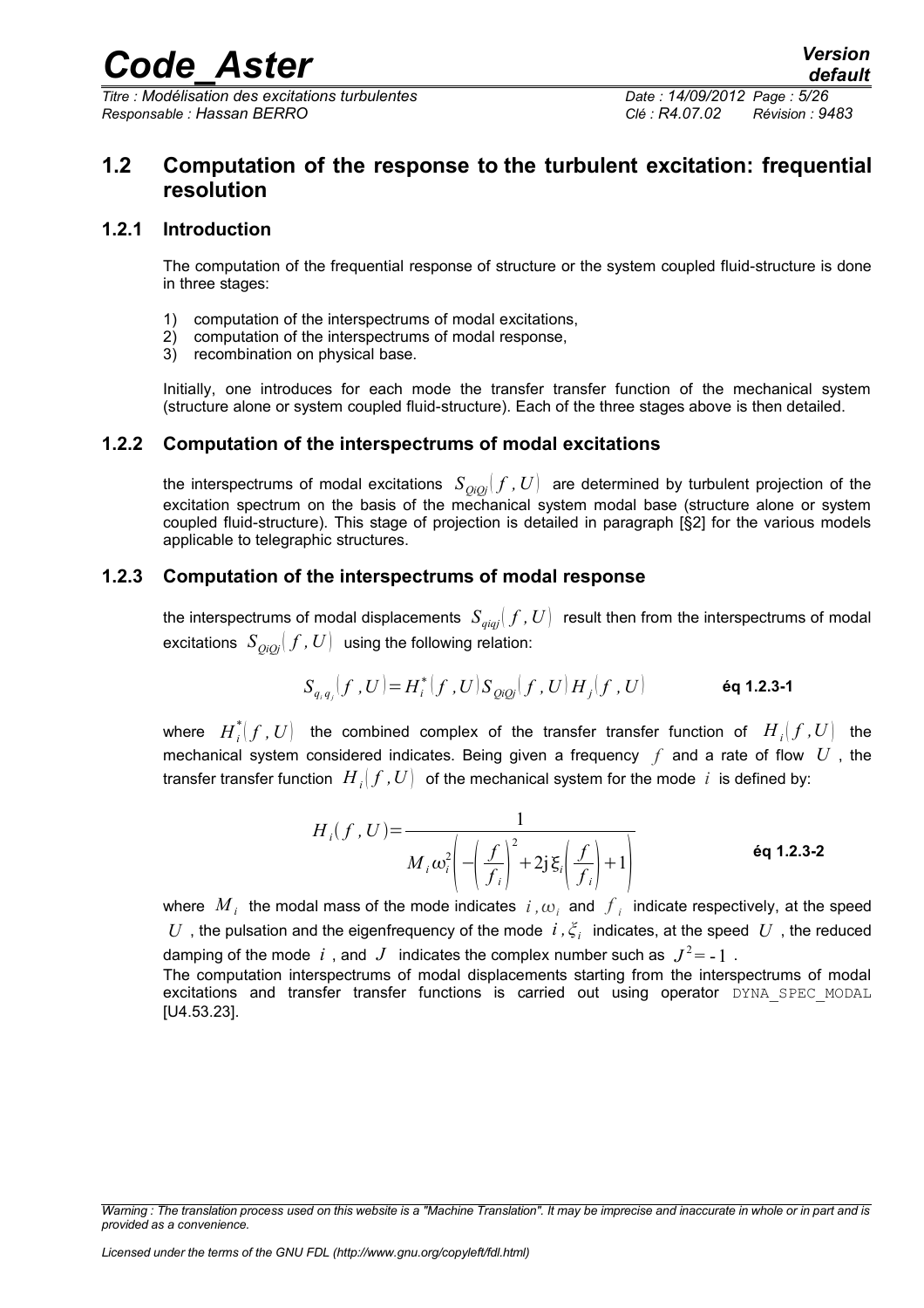*Titre : Modélisation des excitations turbulentes Date : 14/09/2012 Page : 6/26 Responsable : Hassan BERRO Clé : R4.07.02 Révision : 9483*

*default*

One deduces in particular from [éq 1.2.3-2] the relation binding the autospectrums of modal displacements to the autospectrums of modal excitations:

$$
S_{\text{qigi}}(f, U) = |H_i(f, U)|^2 S_{\text{QiQi}}(f, U)
$$
\n6q 1.2.3-3

where  $\left|H_{\ i}(f\,,U)\right|^2$  indicates the square of the modulus of  $\left|H_{\ i}(f\,,U)\right|$ 

### **1.2.4 Recombination on physical base**

<span id="page-5-1"></span>being given a rate of flow  $|U|$ , the physical interspectrum of displacement  $|S_{u_1u_2}|(x_1,x_2,f|)$  at the points of X-coordinates  $x_1$  and  $x_2$ , with the frequency  $f$ , is obtained by modal recombination. This operation is written:

$$
S_{u_1 u_2}[x_1, x_2, f] = \sum_{i=1}^{N} \sum_{j=1}^{N} \phi_i(x_1) \phi_j(x_2) S_{q_i q_j}(f, U)
$$
éq 1.2.4-1

Where N indicates number of modes of the base;  $\phi_i(x_k)$  is the component at the point of discretization  $x_k$  of the deformed shape of  $i$ <sup>the ème</sup> mode following the direction of space considered.

The recombination on physical base is carried out using operator REST\_SPEC\_PHYS [U4.63.22]. The direction of space considered is specified at the time of the call to this operator.

### **1.2.5 Statistical elements**

<span id="page-5-0"></span>the modal variance  $\; \sigma^2_i(U) \;$  , associated at the speed  $\;U\;$  , is expressed as follows:

$$
\sigma_i^2(U) = 2 \int_0^\infty S_{q_i q_j} \big(f, U\big) df
$$

With the rate of flow U, value RMS  $\sigma_{RMS}(x)$  of response in a point x of structure is given by:

$$
\sigma_{RMS}(x) = \sqrt{\sum_{i=1}^{N} \phi_i^2(x) \sigma_i^2(U)}
$$
éq 1.2.5-2

Where  $\ N$  indicates number of modes of the base and  $\ |\phi_i(x)\|$  is the component at the point  $\ x$  of the deformed shape of  $i<sup>the eme</sup>$  mode following the direction of space considered. This operation is carried out by the operator POST\_DYNA\_ALEA [U4.84.04].

*Warning : The translation process used on this website is a "Machine Translation". It may be imprecise and inaccurate in whole or in part and is provided as a convenience.*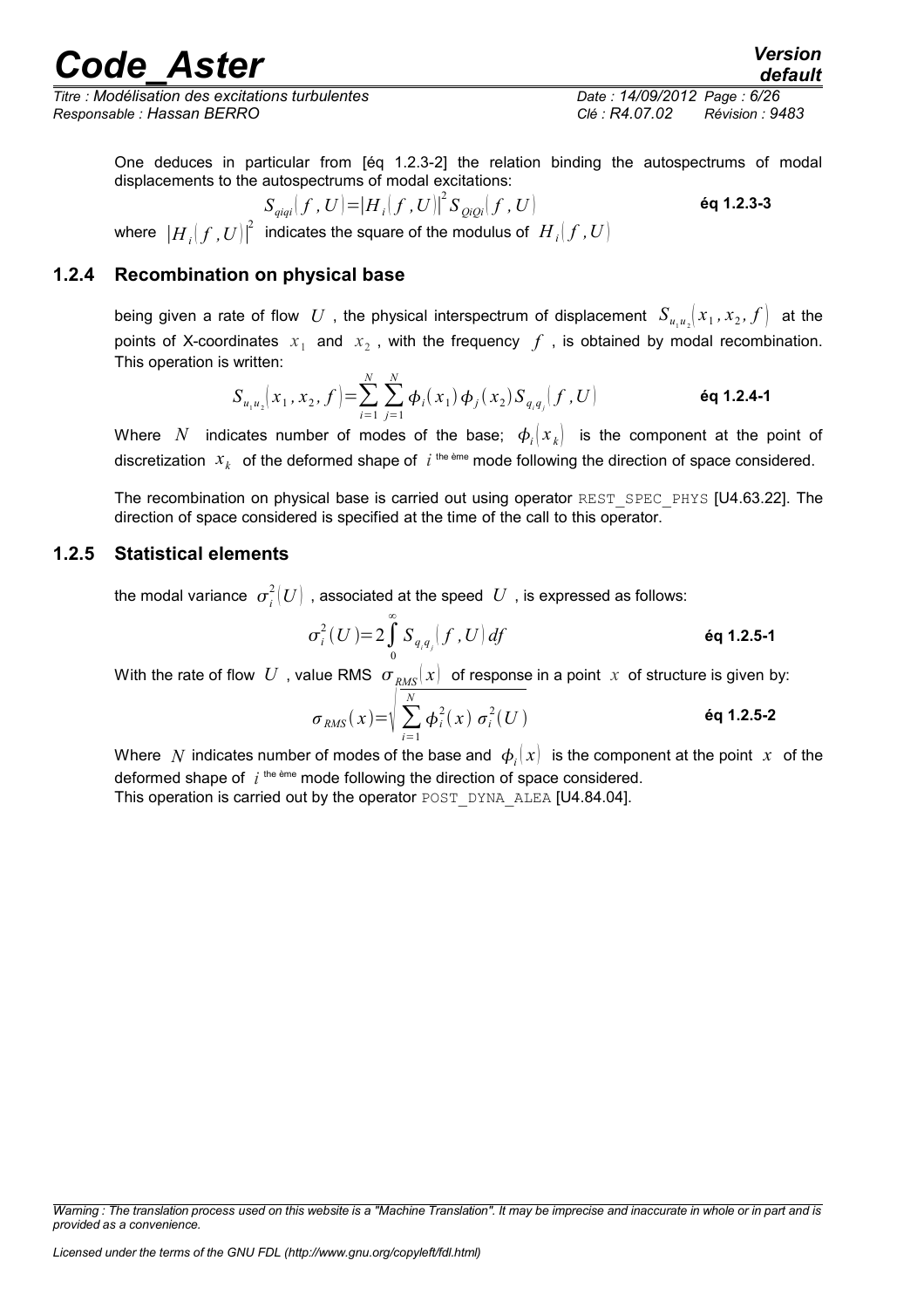*Titre : Modélisation des excitations turbulentes Date : 14/09/2012 Page : 7/26 Responsable : Hassan BERRO Clé : R4.07.02 Révision : 9483*

# **1.3 Computation of the response to the turbulent excitation: temporal resolution**

<span id="page-6-6"></span>the temporal resolution proceeds according to the sequence of the following operations:

### **1.3.1 Factorization of the density interspectral**

<span id="page-6-5"></span>operator GENE\_FONC\_ALEA [U4.36.05] carries out the factorization of the density interspectral of modal excitations  $S_{OiOj}$   $f$ ,  $U$  , before application of the method of Monte Carlo.

### **1.3.2 Generation of the random modal excitations**

<span id="page-6-4"></span>operator <code>GENE\_FONC\_ALEA</code> [U4.36.05] generates random modal excitations  $\left. Q_i(t) \right.$  by carrying out pullings by the method of Monte Carlo. Operator RECU\_FONCTION [U4.32.03] allows to recover each evolution  $\mathcal{Q}_i(t)$  .

### **1.3.3 Modification of a modal base and projection**

<span id="page-6-3"></span>operator MODI\_BASE\_MODALE [U4.66.21] modifies the modal base of structure in substituent to the initial characteristics those obtained for a rate of flow considered. Operator PROJ MATR BASE [U4.63.12] allows the projection of the mass matrixes and stiffness assembled on new modal base previously definite.

#### **1.3.4 Definition of the obstacles**

<span id="page-6-2"></span>the definition of the geometry of the obstacles is carried out, if necessary, using operator DEFI\_OBSTACLE [U4.44.21].

### **1.3.5 Dynamic resolution**

<span id="page-6-1"></span>The computation transient dynamics for the mode  $i/1 \le i \le N$  is carried out using a diagram of numerical integration with operator DYNA\_TRAN\_MODAL [U4.53.21].

$$
M_{ii}\ddot{q}_i(t) + C_{ii}\dot{q}_i(t) + K_{ii}q_i(t) = Q_i(t)
$$
\n6q 1.3.5-1

Where  $M_{ii}$ ,  $C_{ii}$  et  $K_{ii}$  the mass, generalized damping and stiffness indicate respectively associated with  $i$  <sup>the ème</sup> mode;  $q_i(t)$ et $\mathcal{Q}_i(t)$  indicate respectively the generalized displacement and the excitation associated with  $i^{th$ <sup>e ème</sup> mode.

### **1.3.6 Projection of Ritz**

<span id="page-6-0"></span>the restitution on physical base is carried out using a projection of Ritz:

$$
\mathbf{U}(\mathbf{x},t)=\sum_{i=1}^{N}\mathbf{u}_{i}(\mathbf{x})q_{i}(t)
$$
éq 1.3.6-1

 $\mathbf{U}(\mathbf{x},t)$  indicates the assembled vector of physical displacements;  $\mathbf{u}_i(\mathbf{x})$  is the assembled vector defining  $\;i^{\rm\,the\,eme}\;$ modal shape and  $\;q_i(t)\;$  generalized displacement following  $\;i^{\rm\,the\,eme}\;$ mode.

This last operation is carried out using operator REST\_GENE\_PHYS [U4.63.31].

*Warning : The translation process used on this website is a "Machine Translation". It may be imprecise and inaccurate in whole or in part and is provided as a convenience.*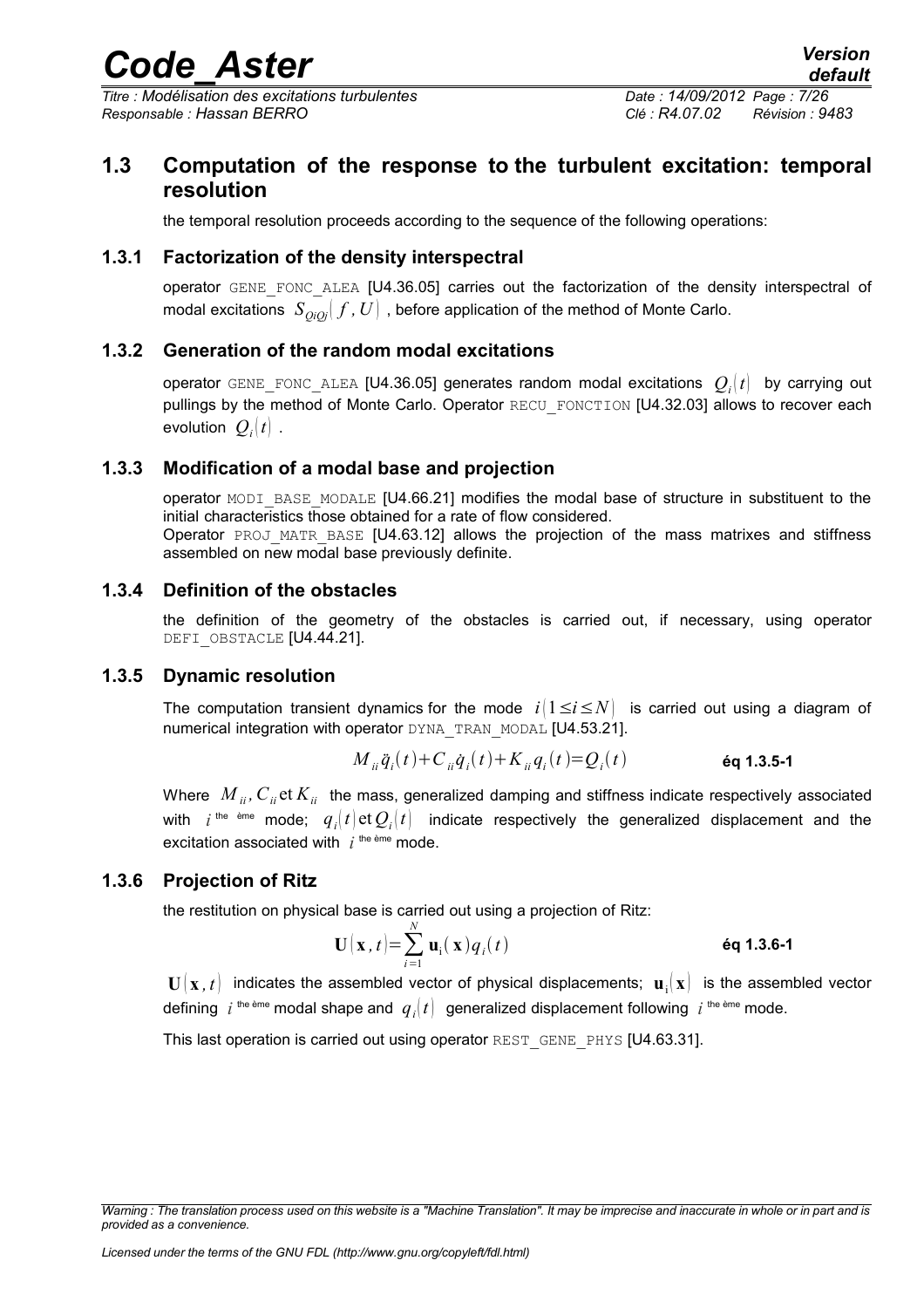*Titre : Modélisation des excitations turbulentes Date : 14/09/2012 Page : 8/26 Responsable : Hassan BERRO Clé : R4.07.02 Révision : 9483*

# <span id="page-7-3"></span>**2 Models of turbulent excitation applicable to telegraphic structures**

# <span id="page-7-2"></span>**2.1 general Principles**

## **2.1.1 Assumptions**

<span id="page-7-1"></span>One supposes that the induced linear excitation on the structure telegraphic by the turbulence of flow can be modelled in the form of a gaussian ergodic steady process random of average null. This turbulent excitation thus is entirely characterized by its **density interspectral**  $\ S_{_f}[x_1, x_2, \omega]$  , where

 $x_1$  and  $x_2$  are two unspecified points of the beam and  $w$  indicates the pulsation. The turbulent excitation applied to structure is thus characterized by its density interspectral  $|S_{\overline{f}}|$ .

Moreover, it is supposed that the turbulent forces are independent of the motion of structure. The turbulent excitation is identified in experiments on a model of reference. It is then applicable to any real component in geometrical similarity with the model of reference.

# **2.1.2 Computation of the interspectrums of modal excitations**

<span id="page-7-0"></span>One indicates by  $\left| f_{i}(x, s) \right|$  the linear density of turbulent excitation exerted on the beam;  $x$  is the current X-coordinate of a point of the beam and *s* the complex pulsation (variable of Laplace). One makes the additional and *H1* following *H2* assumptions:

 $H$ *I* . The excited length  $\,L_e\,$  is lower than the overall length  $\,L\,$  of the beam

 $H2$  . The statement of  $\left. f_{\textit{t}}(x,s)\right\vert$  does not depend on the origin of the excited zone  $\left. x_{e}\right\vert$  ; that is  ${\rm translated}$  par.  $\left| f_{t}(x, s) \right| = f_{t}(x - x_{e}, s)$ 

In this case, one can express the linear density  $\left|f\right|_t$  in the following form:

$$
f_t(x,s) = \frac{1}{2} \rho U^2 D \cdot C_f\left(\alpha, \frac{D}{D_h}, \frac{D}{L_e}, s_r, \text{Re}\right)
$$

with:  $\alpha = \frac{x - x_e}{x_e}$ *Le*  $s_r = \frac{sD}{U}$ *U*  $Re = \frac{UD}{ }$ *u*

Where  $\rho$  the density of the fluid indicates, *U* is the mean velocity of flow of the fluid, *D* and  $D_h$ are respectively the diameter of structure and the hydraulic diamtere,  $C_{\overline{f}}$  represents the adimensional coefficient of turbulent force, *x* is the current X-coordinate of a point of the beam, *x<sup>e</sup>* indicates the X-coordinate of the origin of the excited zone,  $|L_e|$  represents the excited length,  $|\alpha|$  is the reduced variable of space, *s* is the complex pulsation (variable of Laplace), *s<sup>r</sup>* is the reduced complex pulsation, *ν* is the kinematical viscosity of the fluid, finally "" Re indicates the Reynolds number.

*Warning : The translation process used on this website is a "Machine Translation". It may be imprecise and inaccurate in whole or in part and is provided as a convenience.*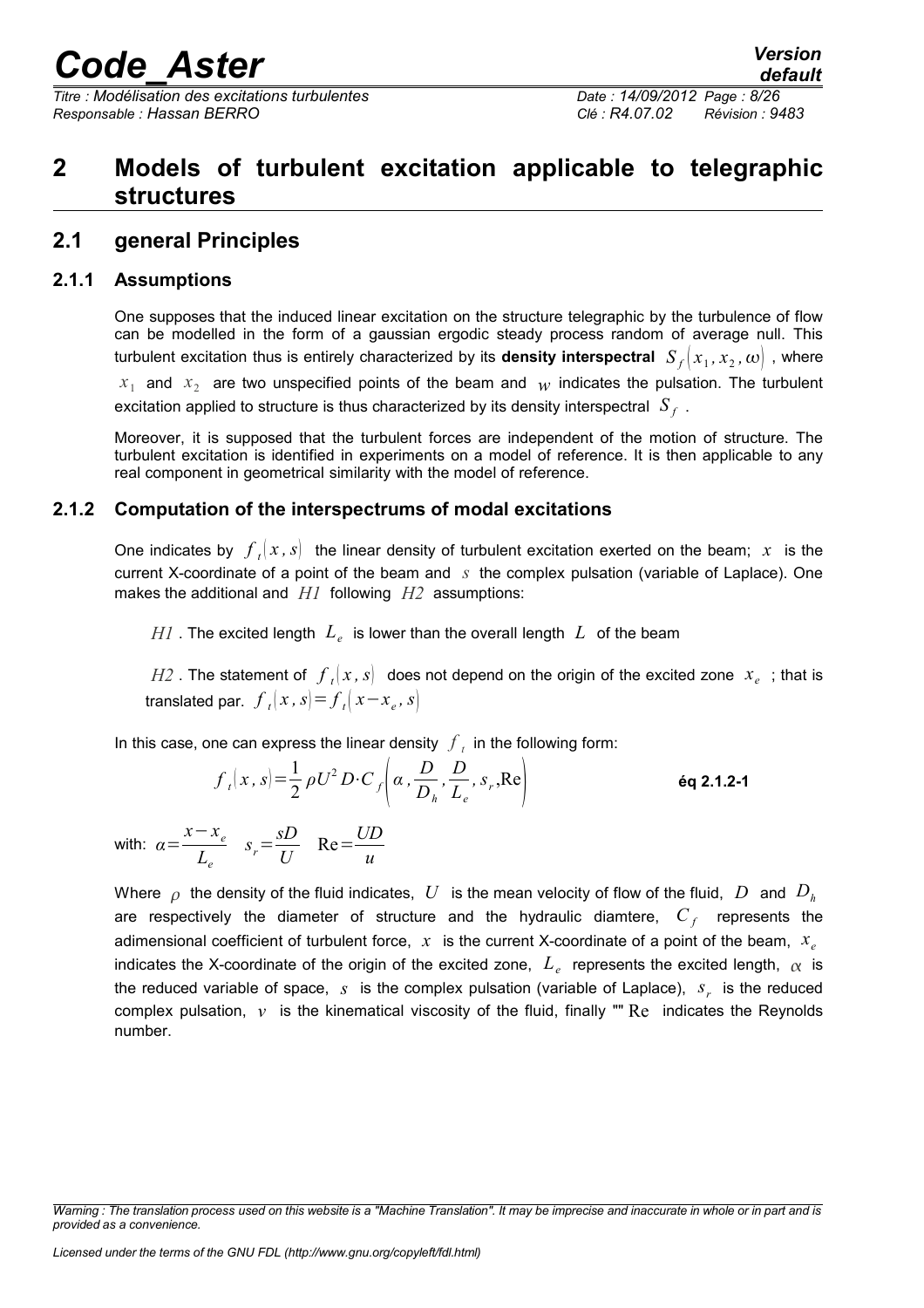*Titre : Modélisation des excitations turbulentes Date : 14/09/2012 Page : 9/26 Responsable : Hassan BERRO Clé : R4.07.02 Révision : 9483*

By geometrical assumption of similarity of the real component with the model of reference, one obtains:

$$
f_t(x,s) = \frac{1}{2} \rho U^2 D \cdot C_f(\alpha, s_r, \text{Re})
$$

Thus, the modal turbulent excitation  $\,\mathcal{Q}_i(s)\,$  can be written in the field of Laplace (assumption  $\,H\!2$  ):

$$
Q_i(x) = \int_{x_e}^{x_e + L_e} f_i(x, s) \phi_i(x) dx = L_e \int_0^1 f_i(\alpha L_e, s) \phi_i(\alpha L_e + x_e) d\alpha
$$
 6q 2.1.2-3

where  $\ket{\phi_i(x)}$  is the component of  $\,$  i<sup>, the modal</sup> ème deformed according to the direction of space in which acts the turbulent excitation.

By means of the statement [éq 2.1.2-2], one deduces:

$$
Q_i(s) = \frac{1}{2} \rho U^2 D L_e \int_0^1 C_f(\alpha, s_r, \text{Re}) \phi_i(\alpha L_e + x_e) d\alpha
$$

densities interspectrals of modal turbulent excitations are expressed then in the form:

$$
S_{Q,Q_j}(f, U) = \left(\frac{1}{2}\rho U^2 D L_e\right)^2 \frac{D}{U} \int_0^1 \int_0^1 \Phi_t(\alpha_1, \alpha_2, f_r, \text{Re}) \phi_i(\alpha_1 L_e + x_e) \phi_j(\alpha_2 L_e + x_e) d\alpha_1 d\alpha_2
$$
  
6q 2.1.2-4

with  $1 \le i, j \le N$ , where N is the number of modes selected to determine the response of structure;

 $\varPhi$ <sub>t</sub> : interspectrum of  $C$ <sub>f</sub> enters  $\alpha_1$  and  $\alpha_2$  ;  $f_r = \frac{fD}{U}$  $\frac{U}{U}$  : reduced frequency.

**Note:**

*In what follows, the assumptions are preserved*  $\ H1$  *and*  $\ H2$  $\ I_{ij} \bigl( f_{\ r} , {\rm Re} \bigr)$  *the integral is noted:*

$$
I_{ij}\left(f_r, \text{Re}\right) = \int_{0}^{1} \int_{0}^{1} \Phi_t\left(\alpha_1, \alpha_2, f_r, \text{Re}\right) \phi_i\left(\alpha_1 L_e + x_e\right) \phi_j\left(\alpha_2 L_e + x_e\right) d\alpha_1 d\alpha_2 \qquad \text{Eq 2.1.2-5}
$$

*Warning : The translation process used on this website is a "Machine Translation". It may be imprecise and inaccurate in whole or in part and is provided as a convenience.*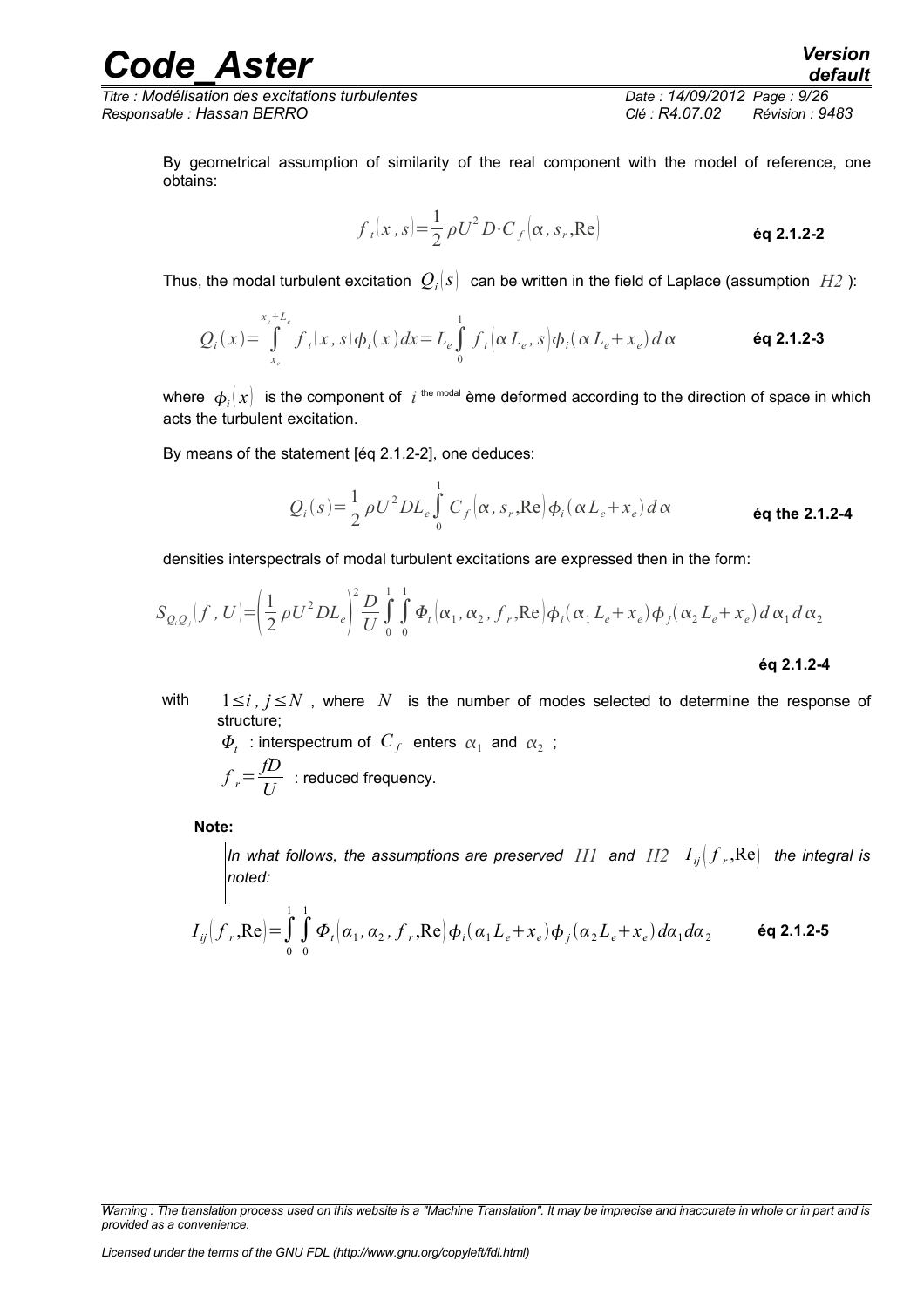*Titre : Modélisation des excitations turbulentes Date : 14/09/2012 Page : 10/26 Responsable : Hassan BERRO Clé : R4.07.02 Révision : 9483*

*default*

Using this notation, the interspectrums of modal excitations are written:

$$
S_{Q_i Q_j}(f, U) = \left(\frac{1}{2} \rho U^2 D L_e\right)^2 \frac{D}{U} I_{ij} (f_r, Re)
$$

the statement of the autospectrums of modal excitations is similar:

$$
S_{Q_iQ_i}(f, U) = \left(\frac{1}{2}\rho U^2 D L_e\right)^2 \frac{D}{U} I_{ii}(f_r, \text{Re})
$$

# <span id="page-9-3"></span>**2.2 Spectrums of type "correlation length"**

#### **2.2.1 Key words**

<span id="page-9-2"></span>the key words SPEC\_LONG\_COR\_i factors ( $i$  varying from 1 to 4) of operator DEFI\_SPEC\_TURB [U4.44.31] give access spectrums of type "correlation length". These spectrums, specific of the configurations of standard "the tube bundle under transverse flow", are preset but the user can adjust the parameters of them.

#### <span id="page-9-1"></span>**2.2.2 Definition of the model**

#### **2.2.2.1 Density interspectral**

<span id="page-9-0"></span>In the case of spectrums of type "correlation length", the density interspectral characterizing the turbulent excitation is supposed to be able to be put in a form at separable variables such as:

$$
S_i(x_1, x_2, \omega) = S_0(\omega) \varphi_0(x_1, x_2)
$$

In this statement,  $S_0(\omega)$  represents the autospectrum of turbulence and  $\varphi_0(x_1, x_2)$  indicates a function of spatial correlation defined by:

$$
\varphi_0\big(x_1, x_2\big) = \exp\left(\frac{-|x_2 - x_1|}{\lambda_c}\right) \qquad \text{Eq 2.2.2.1 - 2}
$$

where  $x_1$  and  $x_2$  indicate the X-coordinates of two points of observation and  $\lambda_c$  represents correlation length.

Four analytical statements are available in operator DEFI\_SPEC\_TURB [U4.44.31]. These statements correspond each one to a particular representation of  $\ S_{0}(\omega)$  .

The user defines a spectrum of turbulence by choosing one of these analytical forms, of which it can adiust the parameters.

*Warning : The translation process used on this website is a "Machine Translation". It may be imprecise and inaccurate in whole or in part and is provided as a convenience.*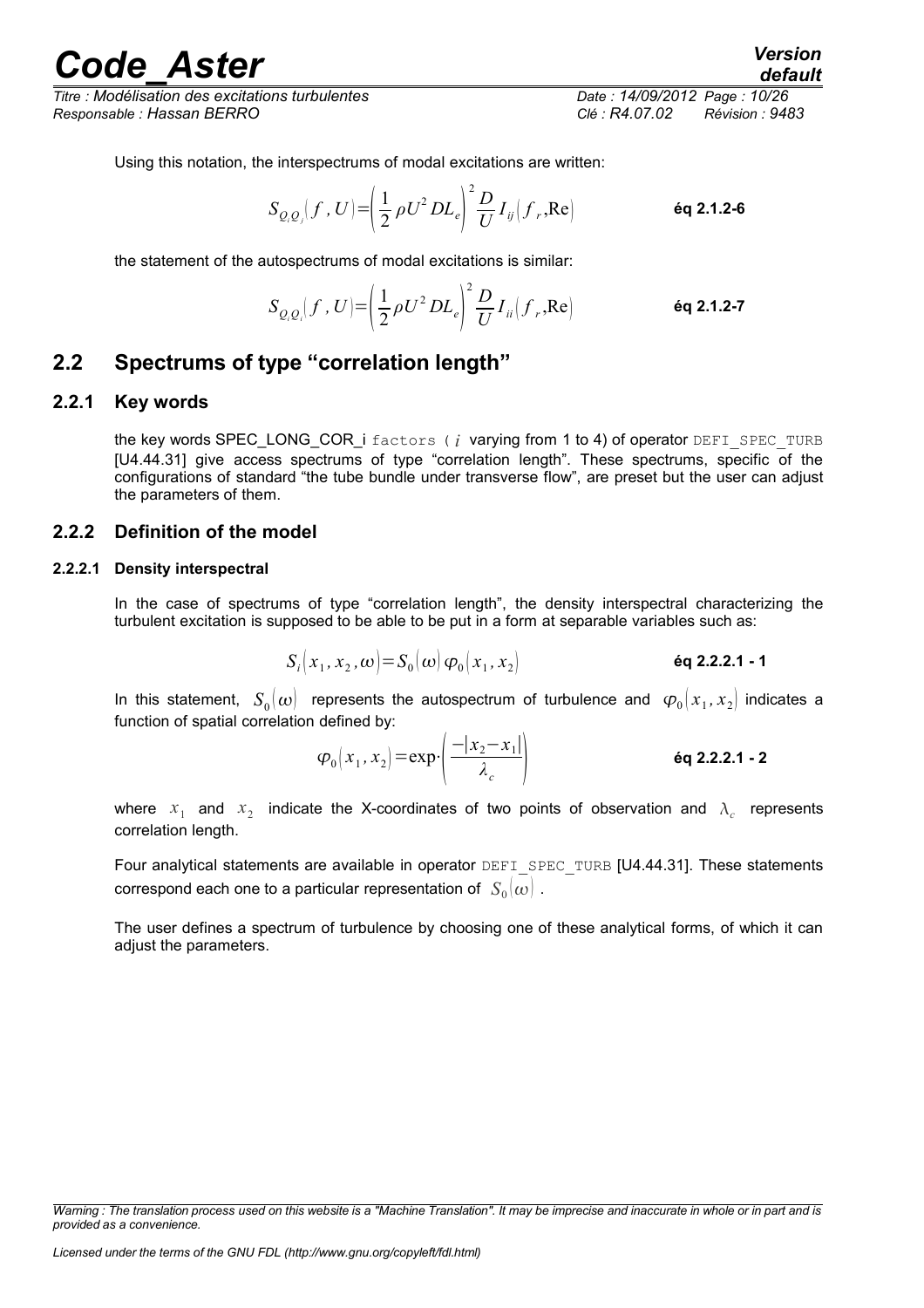*Titre : Modélisation des excitations turbulentes Date : 14/09/2012 Page : 11/26 Responsable : Hassan BERRO Clé : R4.07.02 Révision : 9483*

#### **2.2.2.2 Modelization of the spectrum of turbulence by a statement with separate variables**

<span id="page-10-0"></span>• general Case

the function  $\Phi_{tt}$  introduced into the relation is modelled by a form with separate variables:

$$
\boldsymbol{\Phi}_{t}\left(\alpha_{1},\alpha_{2},\boldsymbol{f}_{r},\boldsymbol{\text{Re}}\right)=\sum_{n=1}^{N_{s}}\boldsymbol{\varphi}_{n}\left(\alpha_{1},\alpha_{2}\right)\boldsymbol{\Phi}_{n}\left(\boldsymbol{f}_{r},\boldsymbol{\text{Re}}\right)
$$
\n
$$
\boldsymbol{\text{eq 2.2.2.2 - 1}}
$$

Where  $N_{s}$  the degree of the base of the shape functions indicates  $\bm{\varphi}_{n}$  and  $\bm{\varPhi}_{n}$  is a function independent of the variable of space. These two functions are stored in data base and can be selected by the user.

The autospectrums of modal excitations are given by [éq 2.1.2-7] while introducing:

$$
I_{ii}\left(f_r, \text{Re}\right) = \sum_{n=1}^{N_s} L_{ni}^2 \cdot \boldsymbol{\Phi}_n\left(f_r, \text{Re}\right) \qquad \text{Eq 2.2.2.2}
$$

**2**

**3**

**4**

**5**

with: 
$$
L_{ni}^{2} = \int_{0}^{1} \int_{0}^{1} \varphi_{n}(\alpha_{1}, \alpha_{2}) \cdot \varphi_{i}(\alpha_{1} L_{e} + x_{e}) \varphi_{i}(\alpha_{2} L_{e} + x_{e}) \cdot d\alpha_{1} d\alpha_{2}
$$

the principle of computation is the following: one first of all calculates the values of  $|L_{ni}^2|$  by carrying out the computation of the double integrals; one calculates then  $\varPhi_n[f_r,\text{Re}]$  for all the values of N; one obtains finally the statement of  $\ S_{\mathcal{Q},\mathcal{Q}_i}[f\, ,U]$  using the equation [éq 2.1.2-4].

#### • Typical case: model used for the tubes of steam generator

the cas particulier of the study of the tubes of GV corresponds to a cas particulier of the general case presented previously while posing *Ns*=1 . The interspectrum of turbulent excitation between two points of reduced X-coordinates  $\vert\alpha_1\vert$  and  $\vert\alpha_2\vert$  is then given by:

$$
\boldsymbol{\Phi}_{t}\left(\alpha_{1},\alpha_{2},\boldsymbol{f}_{r},\boldsymbol{\mathrm{Re}}\right)=\exp\left(-\frac{\left|\alpha_{1}-\alpha_{2}\right|}{\lambda_{c}}\cdot\boldsymbol{L}_{e}\right)\cdot\boldsymbol{\Phi}\left(\boldsymbol{f}_{r},\boldsymbol{\mathrm{Re}}\right)
$$
\n**Eq 2.2.2.2**

where *λ<sup>c</sup>* the correlation length of the turbulent forces represents and *L<sup>e</sup>* is the excited length. In general, one takes  $\vert\lambda_{c}\vert$  about 3 to 4 times the diameter external of the tube.

The spectrums of autocorrelation of modal excitations, in the case of profiles constant velocity and density, are given by:

$$
S_{QiQi}(f,U) = \left(\frac{1}{2}\rho U^2 DL_e\right)^2 \cdot \frac{D}{U} I_{ii}(f_r, \text{Re})
$$

with:

*Warning : The translation process used on this website is a "Machine Translation". It may be imprecise and inaccurate in whole or in part and is provided as a convenience.*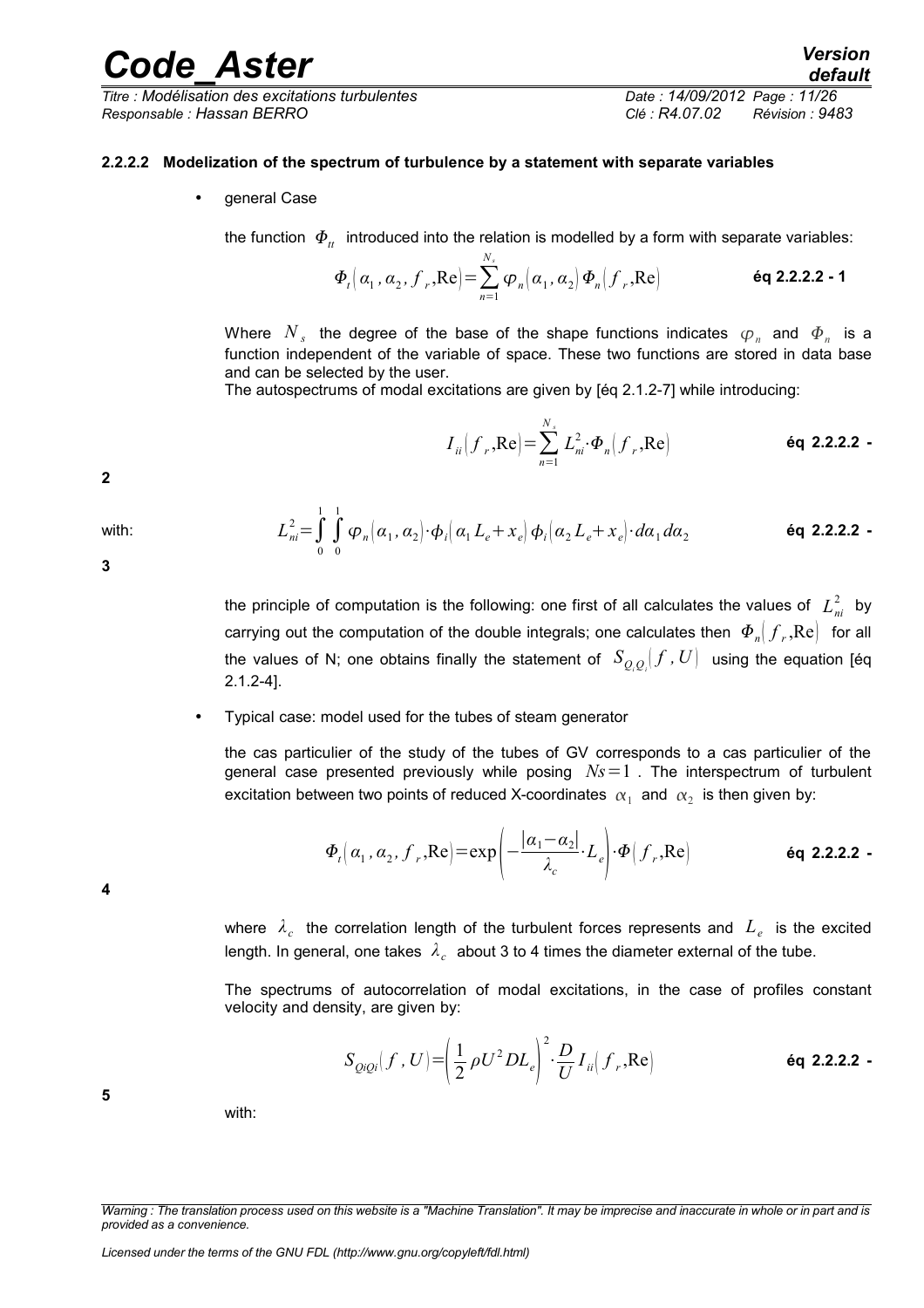*Titre : Modélisation des excitations turbulentes Date : 14/09/2012 Page : 12/26 Responsable : Hassan BERRO Clé : R4.07.02 Révision : 9483*

$$
I_{ii}\left(f_r, \text{Re}\right) = \Phi\left(f_r, \text{Re}\right) \int\limits_{0}^{1} \int\limits_{0}^{1} \text{exp}\left(-\frac{|\alpha_2 - \alpha_1|}{\lambda_c} L_e\right) \cdot \phi_i\left(\alpha_1 L_e + x_e\right) \phi_i\left(\alpha_2 L_e + x_e\right) \cdot d\alpha_1 d\alpha_2
$$

**éq 2.2.2.2 - 6**

In the general case of profiles of density and unspecified rate of flow, one a:

$$
S_{\mathcal{Q}i\mathcal{Q}j}(f, U) = \left(\frac{1}{2}D\right)^2 \cdot \frac{D}{U} S(f_r)
$$
  

$$
\int_{x_e+L_e}^{x_e+L_e} \sum_{x_e}^{x_e+L_e} \exp\left(-\frac{|x_2-x_1|}{\lambda_c}\right) \cdot \rho_e(x_1) \rho_e(x_2) \cdot U_e^2(x_1) U_e^2(x_2) \phi_i(x_1) \phi_i(x_2) dx_1 dx_2
$$

**éq 2.2.2.2 - 7**

Where  $D$  is the diameter of structure,  $L_e$  is the length of the excited zone,  $x_e$  is the Xcoordinate of the origin of the excited zone,  $|U|$  is the mean velocity of flow,  $|S\big|{f}_{r}\big|$  is one spectral concentration of separate excitation the mean velocity of flow  $|U|$ ,  $|x_1|$  and  $|x_2|$  are the curvilinear abscisses of two points of observation on the tube,  $\,\,\rho_{\it e}^{}(x)\,\,$  is the profile of density of the fluid along the tube,  $\left. U_{\,e} \right| x \right| \,$  is the profile velocity transverse of flow along the tube and  $\,\lambda_c^{}\,$  indicates correlation length.

The adimensional profiles of density and transverse velocity of external flow are in the following way defined :

 $\rho_{_e} \! (x) \;$  indicating the evolution of the density of the external fluid along the immersed zone *Limm* of the tube, one indicates by *ρ* the density of the external fluid realised on the immersed part of the tube :

$$
\rho = \frac{1}{L_{imm}} \int_{x_{imm}}^{x_{imm}} \rho_e(x) \, dx \tag{6q 2.2.2.2 -}
$$

One indicates by  $r(x)$  the adimensional profile of density such as  $\rho_e(x) = \rho \cdot r(x)$  .

 $U_e(x)$  indicating the evolution rate of flow of the external fluid over the excited length  $L_e$ of the tube, one indicates by *U* the rate of flow of the fluid realised over the excited length of the tube:

$$
U = \frac{1}{L_e} \int_{x_e}^{x_e + L_e} U_e(x) dx
$$
éq 2.2.2 - 9

One indicates by  $u(x)$  the adimensional profile transverse velocity of external flow, such as  $U_e(x) = U \cdot u(x)$ .

By introducing the average quantities and the adimensional profiles into the statement [éq 2.2.2.2 - 7], one obtains:

*Warning : The translation process used on this website is a "Machine Translation". It may be imprecise and inaccurate in whole or in part and is provided as a convenience.*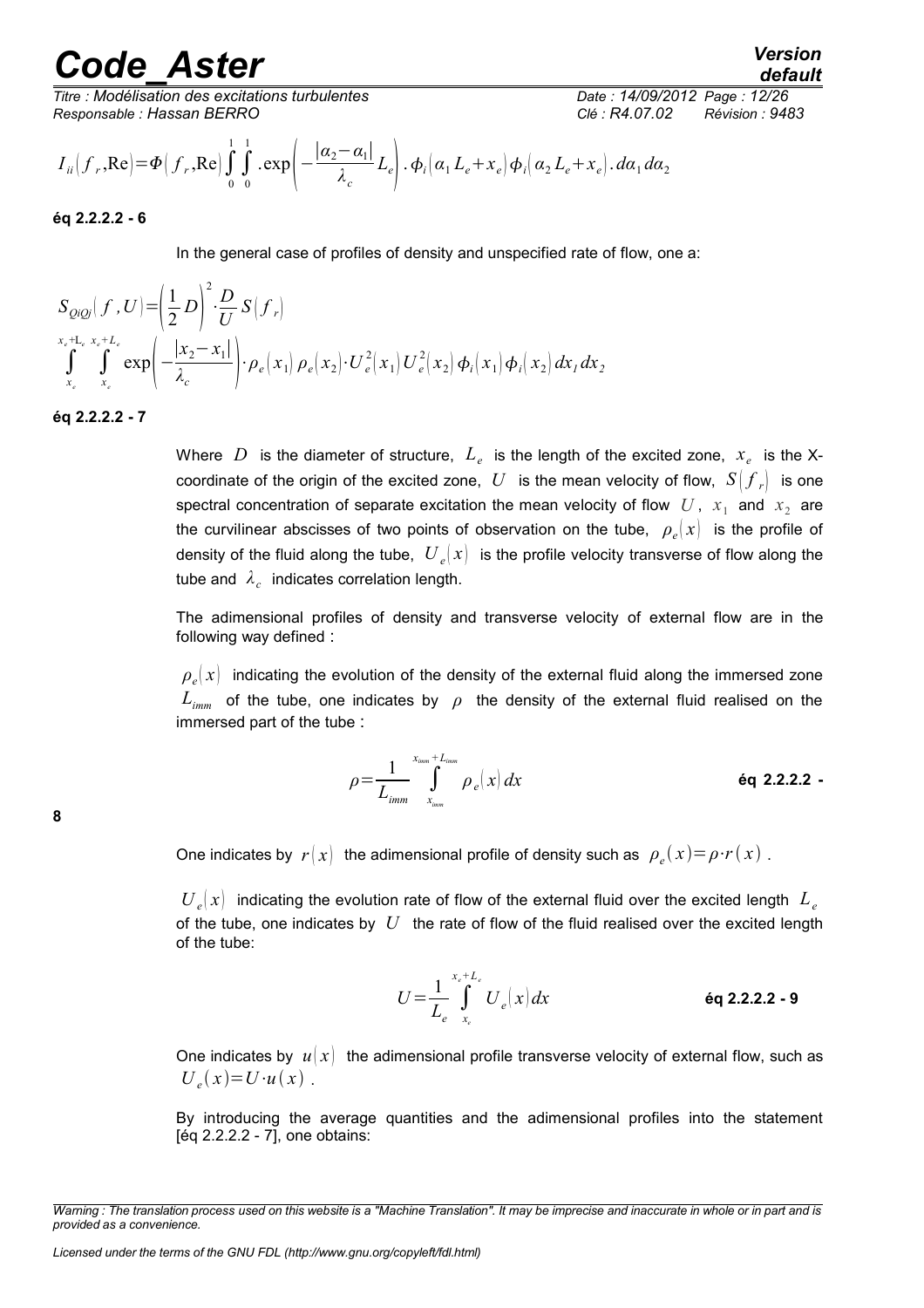*Titre : Modélisation des excitations turbulentes Date : 14/09/2012 Page : 13/26 Responsable : Hassan BERRO Clé : R4.07.02 Révision : 9483*

$$
S_{QiQj}(f, U) = \left(\frac{1}{2} \rho U^2 D\right)^2 \cdot \frac{D}{U} S(f_r) \int_{x_c}^{x_c + L_c} \int_{x_c}^{x_c + L_c} \exp\left(-\frac{|x_2 - x_1|}{\lambda_c}\right) \quad \text{Eq 2.2.2.2 - 10}
$$
  

$$
\rho_e(x_1) \rho_e(x_2) U_e^2(x_1) U_e^2(x_2) \phi_i(x_1) \phi_j(x_2) dx_1 dx_2
$$

After having noted 
$$
\alpha = \frac{x - x_e}{L_e}
$$
, it comes:

$$
S_{QiQj}(f, U) = \frac{1}{4} \rho^2 U^3 D^3 L_e^2 S(f_r) \times \int_0^1 \int_0^1 \left[ \exp\left(-\frac{|x_2 - x_1|}{\lambda_c}\right) r \left(\alpha_1 L_e + x_e\right) r \left(\alpha_2 L_e + x_e\right) \right]
$$
  

$$
u^2 \left(\alpha_1 L_e + x_e\right) u^2 \left(\alpha_2 L_e + x_e\right) \phi_i \left(\alpha_1 L_e + x_e\right) \phi_i \left(\alpha_2 L_e + x_e\right) \cdot d\alpha_1 d\alpha_2
$$

#### **éq 2.2.2.2 - 11**

Where  $S\bigl({f}_{r}\bigr)$  the spectrum of turbulence represents, definite according to a reduced frequency  $f_{r}$  (Strouhal number). For a tube in interaction with a transverse flow,  $\overline{f}_{r}$  is written:

$$
f_r = \frac{fD}{U}
$$

where  $f$  is the dimensioned frequency,  $D$  is the diameter of the tube and  $U$  is the mean velocity of flow.

The double integral of the statement [éq 2.2.2.2 - 11] is evaluated by the operator PROJ SPEC BASE [U4.63.14].

• Multiple cases of excitation zones

If there exist several excitation zones, one introduce the following additional notations:

The excitation zone  $\,k\,$  being located by its X-coordinate of beginning  $\,x_{k}\,$  and its length  $\,L_{k}\,$ , one notes  $\;{U}_k(x)\;$  the profile velocity transverse of fluid flow on the level of this zone. The average transverse velocity on the excitation zone  $k$  is then given by:

$$
\bar{U}_k = \frac{1}{L_k} \int_{x_k}^{x_k + L_k} U_k(x) \, dx
$$

One of deduced the adimensional profile transverse velocity, standardized on the zone *k* :

$$
u_k(x) = \frac{U_k(x)}{U_k}
$$

*K* indicating the nombre total of excitation zones, the average transverse velocity on all of the excitation zones is defined by:

$$
\bar{U} = \frac{1}{K} \sum_{k=1}^{K} \bar{U}_k
$$

*Licensed under the terms of the GNU FDL (http://www.gnu.org/copyleft/fdl.html)*

*Warning : The translation process used on this website is a "Machine Translation". It may be imprecise and inaccurate in whole or in part and is provided as a convenience.*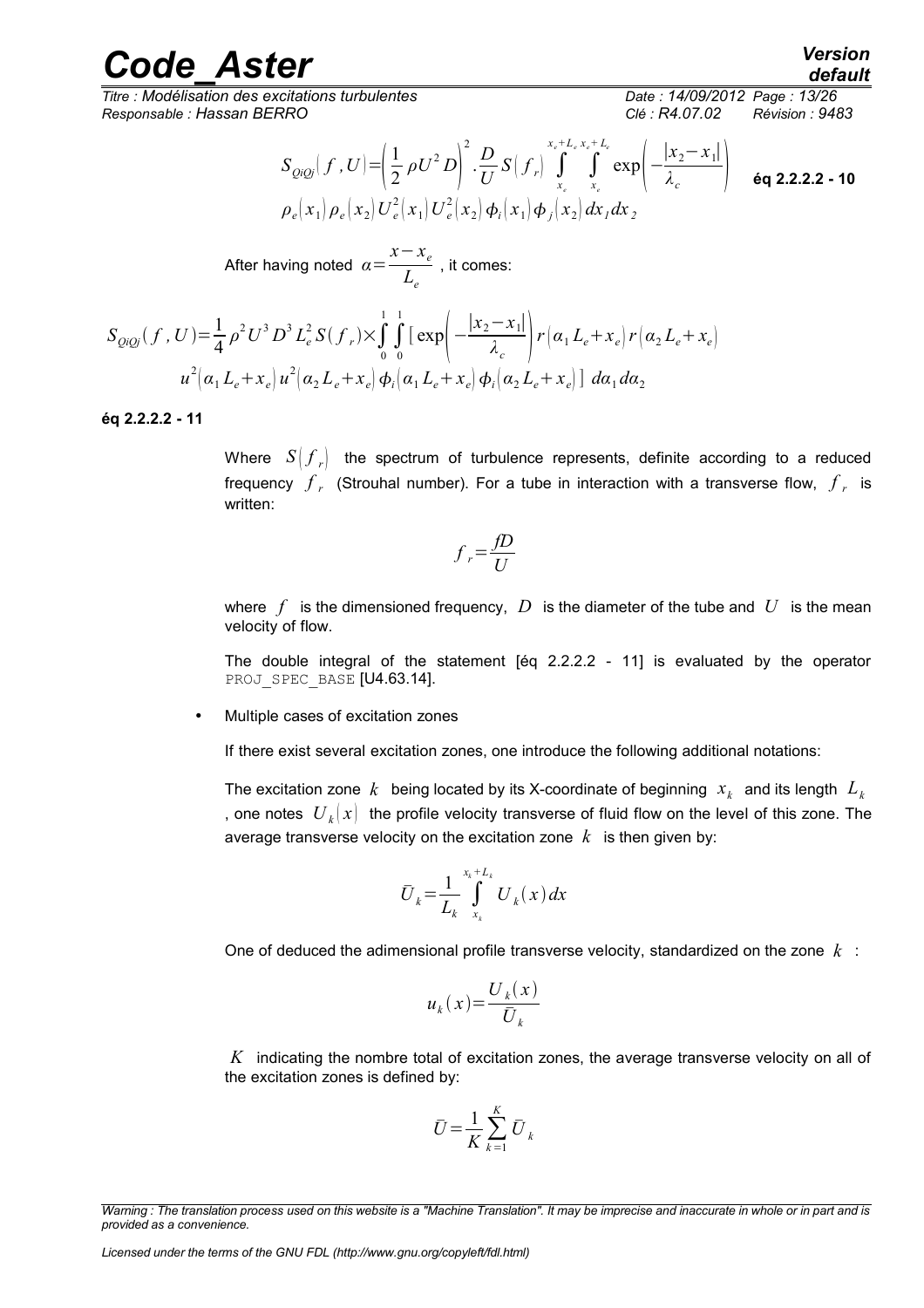*Titre : Modélisation des excitations turbulentes Date : 14/09/2012 Page : 14/26 Responsable : Hassan BERRO Clé : R4.07.02 Révision : 9483*

*default*

If  $V_{\text{gan}}$  is the velocity intertube at the entrance of GV (the beach velocities retailers is defined in CALC\_FLUI\_STRU [U4.66.02] using key word VITE\_FLUI), one carries out the one second standardization; the transverse velocity in a point  $x$  located in the excitation zone  $k$  is given by:

$$
V_{k}(x) = V_{gap} \frac{U_{k}(x)}{U} = V_{gap} \frac{U_{k}}{U} u_{k}(x)
$$

Thanks to this standardization, the arithmetic mean transverse velocity on all the excitation zones is equal at the speed inter-tube; one has indeed:

$$
\frac{1}{K} \sum_{k=1}^{K} \left( \frac{1}{L_k} \int_{x_k}^{x_k + L_k} V_k(x) dx \right) = V_{gap}
$$

The computation interspectrums of modal excitations, carried out by the operator PROJ\_SPEC\_BASE [U4.63.14], is done by adding the contributions with each excitation zone according to the relation:

$$
S_{Q,Q} (f, V_{gap}) = \left(\frac{1}{2} D\right)^2 \sum_{k=1}^K \left(\frac{D}{\overline{V}_k} \times L_{ij}^k \times S\left(f_r^k\right)\right)
$$

with:

$$
\bar{\boldsymbol{V}}_{k} \hspace{-0.05cm}=\hspace{-0.05cm} \boldsymbol{V}_{gap} \hspace{-0.05cm}\times \hspace{-0.05cm} \frac{\boldsymbol{U}_{k}}{\boldsymbol{U}} \hspace{0.2cm}\text{and}\hspace{0.2cm} \boldsymbol{f}^{k}_{r} \hspace{-0.05cm}=\hspace{-0.05cm} \frac{\boldsymbol{f}\boldsymbol{D}}{\boldsymbol{\bar{V}}_{k}}
$$

$$
L_{ij}^{k} = \int_{x_{k}}^{x_{k}+L_{k}} \int_{x_{k}}^{x_{k}+L_{k}} \exp\left(\frac{-|x_{2}-x_{1}|}{\lambda_{c}}\right) \rho_{e}(x_{1}) \rho_{e}(x_{2}) V_{k}^{2}(x_{1}) V_{k}^{2}(x_{2}) \phi_{i}(x_{1}) \phi_{i}(x_{2}) dx_{1} dx_{2}
$$

is:

$$
L_{ij}^{k} = \bar{V}_{k}^{4} \times \int_{x_{k}}^{x_{k}+L_{k}} \int_{x_{k}}^{x_{k}+L_{k}} \exp\left(\frac{-|x_{2}-x_{1}|}{\lambda_{c}}\right) \rho_{e}(x_{1}) \rho_{e}(x_{2}) u_{k}^{2}(x_{1}) u_{k}^{2}(x_{2}) \phi_{i}(x_{1}) \phi_{i}(x_{2}) dx_{1} dx_{2}
$$

One poses:

$$
l_{ij}^k = \int_{x_k}^{x_k + L_k} \int_{x_k}^{x_k + L_k} \exp\left(\frac{-|x_2 - x_1|}{\lambda_c}\right) \rho_e(x_1) \rho_e(x_2) u_k^2(x_1) u_k^2(x_2) \phi_i(x_1) \phi_i(x_2) dx_1 dx_2
$$

The statement of the interspectrums of modal excitations becomes then:

$$
S_{Q_iQ_j}(f, V_{gap}) = \left(\frac{1}{2}D\right)^2 \sum_{k=1}^K \left(\frac{D}{\overline{V}_k} \times \overline{V}_k^4 \times \overline{I}_{ij}^k \times S\left(f_r^k\right)\right)
$$

from where:

$$
S_{Q_iQ_j}(f, V_{gap}) = \frac{1}{4} D^3 \times \sum_{k=1}^K \left( \overline{V}_k^3 \times l_{ij}^k \times S \left( f_r^k \right) \right)
$$

• Analytical statements of the spectrums available for the user

*Warning : The translation process used on this website is a "Machine Translation". It may be imprecise and inaccurate in whole or in part and is provided as a convenience.*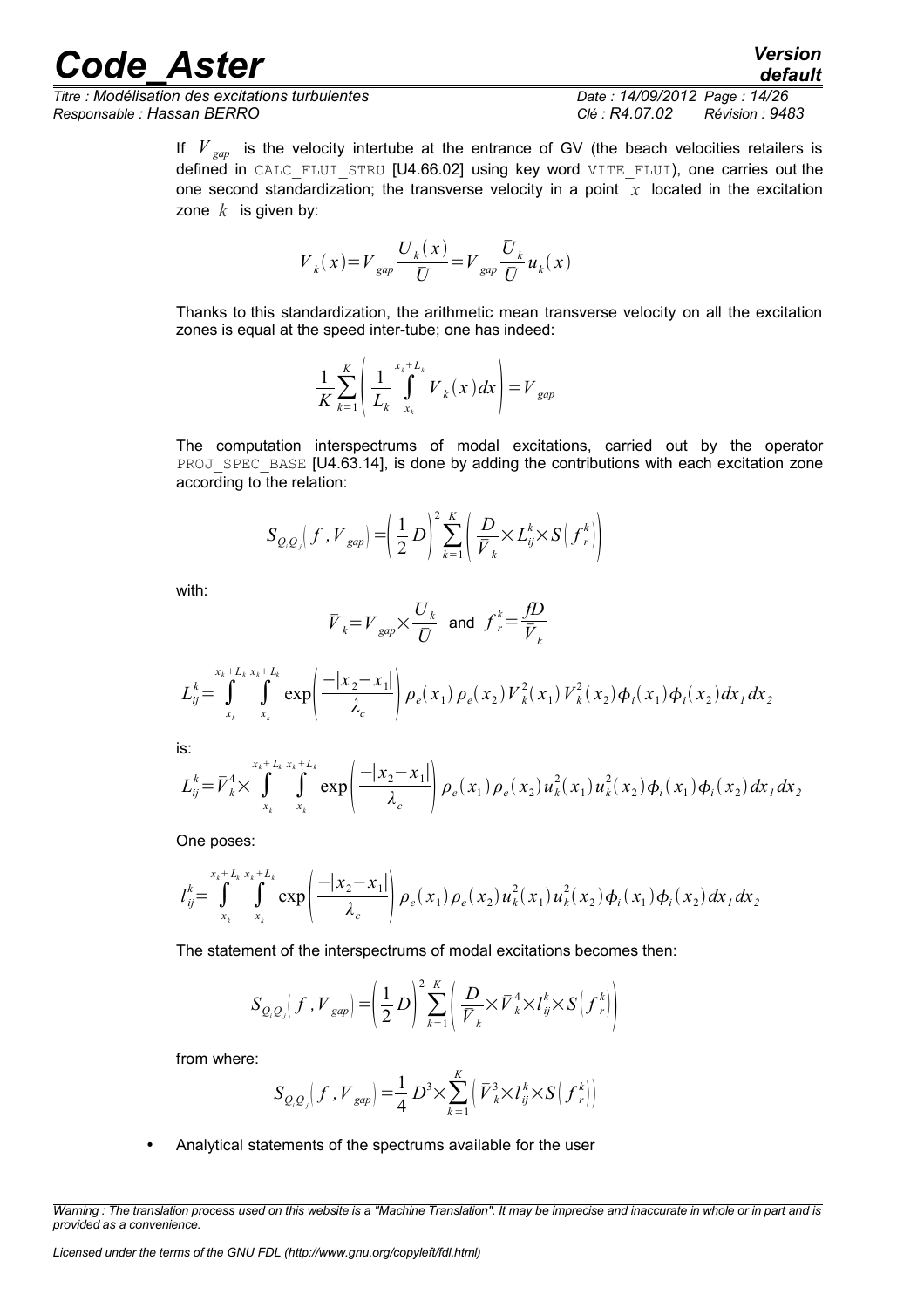*Titre : Modélisation des excitations turbulentes Date : 14/09/2012 Page : 15/26 Responsable : Hassan BERRO Clé : R4.07.02 Révision : 9483*

*default*

the various analytical statements of the spectrums available in operator DEFI\_SPEC\_TURB [U4.44.31] are the following ones:

SPEC LONG COR 1

Each velocity  $|U_{i}|$  defined by the user by discretizing the beach velocities  $\left|U_{\min}\text{--}U_{\max}\right|$ explored is initially standardized in the form  $\;U^{kn}_i\;$  by applying the equation:

$$
U_i^{kn} = U_i \frac{\bar{U}^k}{\bar{U}}
$$

where  $\,\overline{U}^k\,$  and  $\,\overline{U}\,$  respectively indicate the velocity realised on the excitation zone ""  $k\,$  , and the mean velocity on all of the excitation zones.

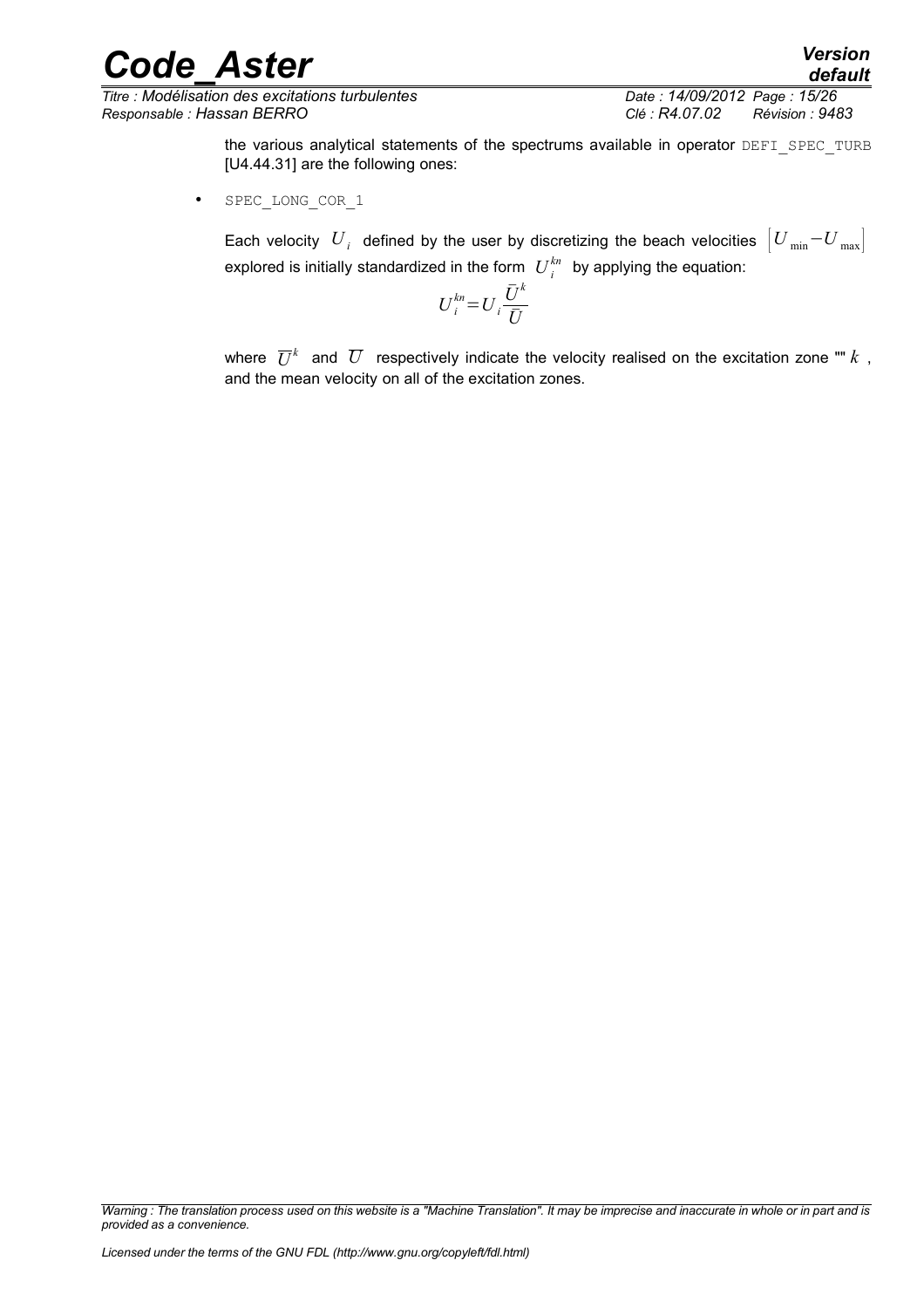*Titre : Modélisation des excitations turbulentes Date : 14/09/2012 Page : 16/26 Responsable : Hassan BERRO Clé : R4.07.02 Révision : 9483*

A "local" Reynolds number  $\ R_e^{ik}$  , associated with the zone ""  $k$  and the speed  $\ U_i$  is then calculated starting from the local characteristics of flow:

$$
Re^{ik} = -\frac{U_i^{kn} \cdot D}{\nu}
$$

The excitation spectrum turbulent associated with the zone ""  $k$  and the speed  $|U_{\,i}\>$  is given in the shape of a vector  $\,\,S^{ik}\,$  , having as many components as of points used to discretize the frequential interval  $\left[ f_{\text{ min}} {-} f_{\text{ max}} \right]$  , support of the excitation.  $j$  - Ième component  $\left. S_{j}^{ik} \right.$  of this vector is provided by the statement:

$$
S_j^{ik} = \frac{\phi_0}{\left(1 - \left(\frac{f_{\eta j}^{ik}}{f_{\text{rc}}}\right)^{\beta/2}\right)^2 + 4\epsilon^2 \left(\frac{f_{\eta j}^{ik}}{f_{\text{rc}}}\right)^{\beta/2}}
$$
 6q 2.2.2.2 - 12

 $f\frac{ik}{rj}$  is provided by:

$$
f_{rj}^{ik} = \frac{f_j D}{U_i^{kn}}
$$

where:

 ${{f}}_{j}$  is the value of frequency associated with the j-ième component in the discretization with the frequential interval  $\left|f_{\text{ min}}{-}f_{\text{ max}}\right|$  ,  ${f}_{rc}$  is a cut-off frequency being worth 0.2;  $\,\bm{\phi}_o$   $\,\,\beta$  ,  $\epsilon$  depend amongst Reynolds according to the equations provided in table Ci - below:

| $R_{a}^{ik}$                      |                                                                                                                                                                                                                                                    |       |      |
|-----------------------------------|----------------------------------------------------------------------------------------------------------------------------------------------------------------------------------------------------------------------------------------------------|-------|------|
| $\left[-\infty, 1.510^{4}\right]$ | 2.83504 10-4                                                                                                                                                                                                                                       | 3.0.7 |      |
|                                   | $\begin{bmatrix} 1.510^4; 3.510^4 \end{bmatrix}$ $\begin{bmatrix} 1.3 \cdot 10^{-4} \end{bmatrix}$ $\begin{bmatrix} 20.42 - 14.10^{-4} \cdot R_e^{ik} - 9.81 \cdot 10^{-8} \cdot R_e^{ik^2} + 11.97 \cdot 10^{-12} \cdot R_e^{ik^3} \end{bmatrix}$ | Idem  | Idem |
|                                   |                                                                                                                                                                                                                                                    |       |      |
| $ 3.510^4; 510^4 $                | Idem                                                                                                                                                                                                                                               | 4.0.3 |      |
| $ 510^4; 5.510^4 $                | $50.18975 \cdot 10^{-4}$                                                                                                                                                                                                                           | Idem  | Idem |
| $5.510^{4}$ ; + $\infty$          | Idem                                                                                                                                                                                                                                               | 4.0.6 |      |

*Warning : The translation process used on this website is a "Machine Translation". It may be imprecise and inaccurate in whole or in part and is provided as a convenience.*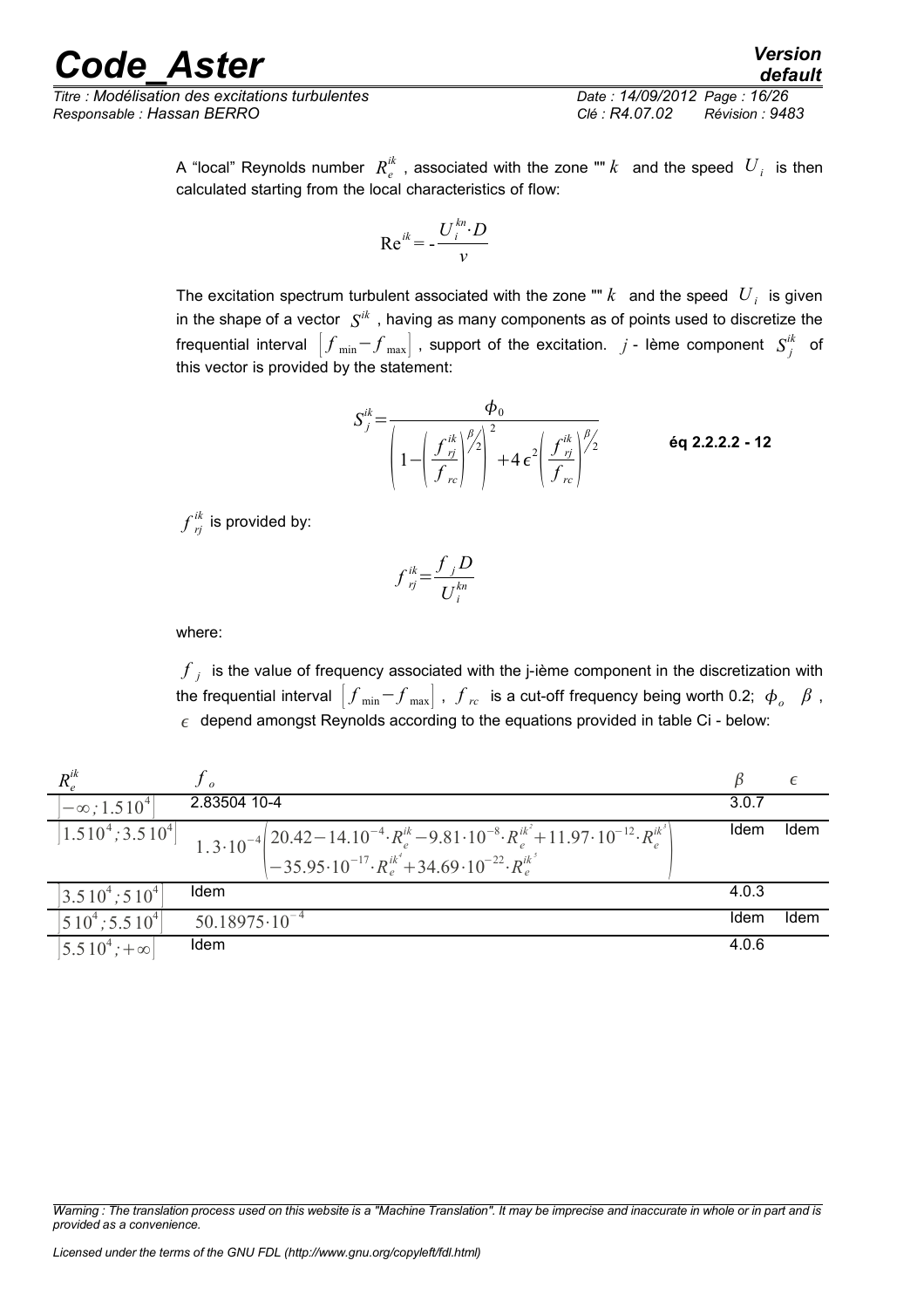*Titre : Modélisation des excitations turbulentes Date : 14/09/2012 Page : 17/26 Responsable : Hassan BERRO Clé : R4.07.02 Révision : 9483*

*Code\_Aster Version default*

• SPEC\_LONG\_COR\_2

the excitation spectrum turbulent are written:

$$
S(f_r) = \frac{f_0}{1 + \left(\frac{f_r}{f_{rc}}\right)^{\beta}}
$$

**éq 2.2.2.2 - the 13**

**éq 2.2.2.2 - 14**

values by default of the parameters are the following ones:

$$
\phi_0 = 1.5 \cdot 10^{-3}
$$
  
\n
$$
\beta = 2.7
$$
  
\n
$$
f_{rc} = 0.1
$$

SPEC LONG COR 3

the excitation spectrum turbulent is written:

$$
S(f_r) = \frac{\Phi_0}{f_r^{\beta}}
$$

with:

$$
\phi_0 = \phi_0(f_{rc})
$$
  

$$
\beta = \beta(f_{rc})
$$

The values by default of the parameters are the following ones:  $\int_{rc}$  = 2

If  $f$ <sub>*r*</sub> $\leq$  $f$ <sub>*rc*</sub>, one a:

if not

$$
\phi_0 = 4.10^{-5}
$$
  

$$
\beta = 3.5
$$

 $\phi_0 = 5.10^{-3}$  $\beta = 0.5$ 

• SPEC\_LONG\_COR\_4

the excitation spectrum turbulent is written:

$$
S(f_r) = \frac{\phi_0}{f_r^{\beta} \rho_v^g}
$$
éq 2.2.2.2 - 15

with:

$$
\phi_0 = \frac{1}{6.8 \cdot 10^{-2}} 10^{\phi}
$$

*Warning : The translation process used on this website is a "Machine Translation". It may be imprecise and inaccurate in whole or in part and is provided as a convenience.*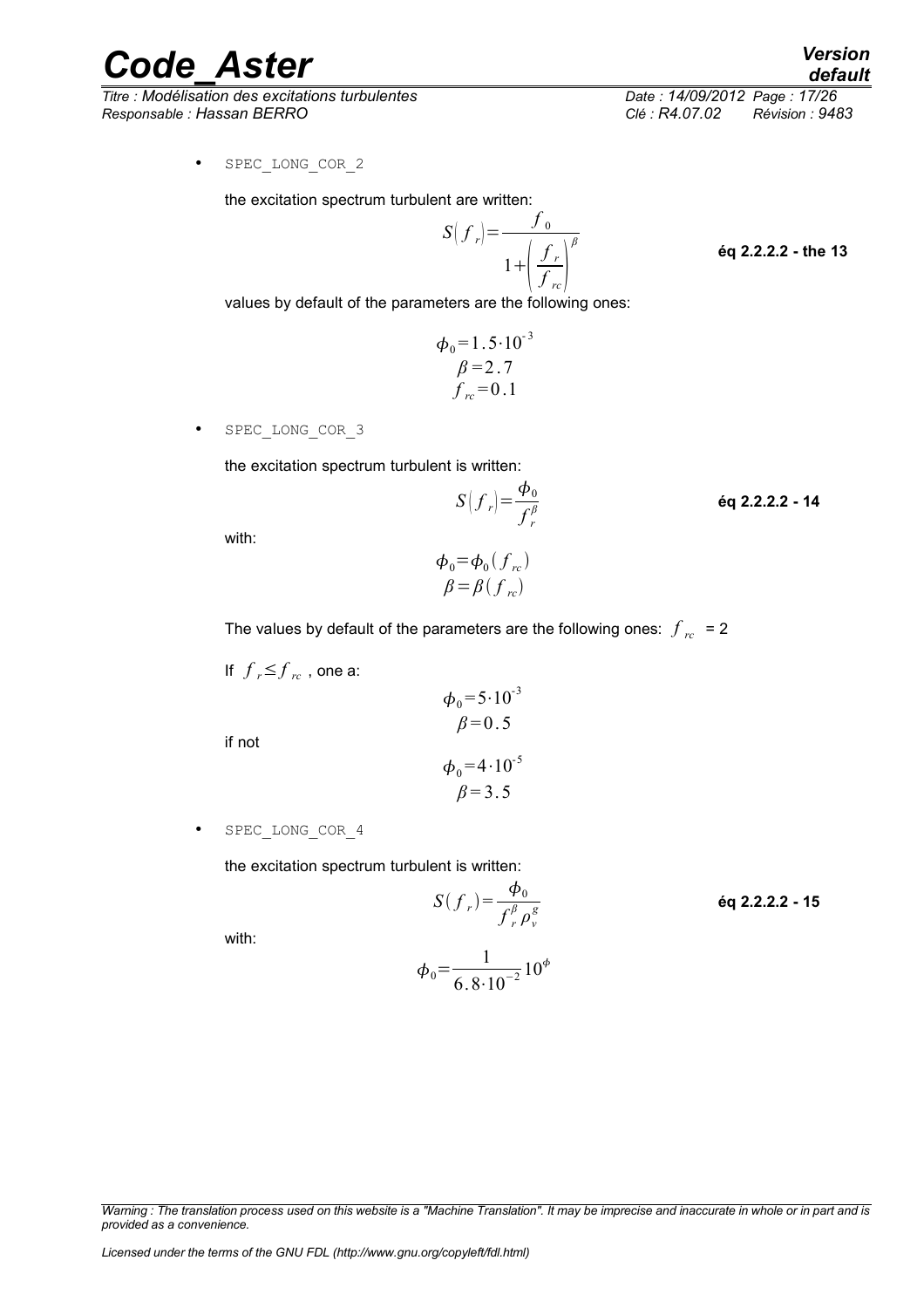*Titre : Modélisation des excitations turbulentes Date : 14/09/2012 Page : 18/26 Responsable : Hassan BERRO Clé : R4.07.02 Révision : 9483*

*default*

The other parameters are defined by:

$$
\phi = At_v^{0.5} - B \tau_v^{1.5} - C \tau_v^{2.5} - D \tau_v^{3.5}
$$
  
 
$$
\beta = 2
$$
  
 
$$
\gamma = 4
$$

 $\tau$ <sub>*v*</sub> indicate the rate of vacuum;  $\rho$ <sub>*v*</sub> is the volume throughput defined by  $\rho$ <sub>*v*</sub>= $\rho$ <sub>*m</sub>U* ;  $\rho$ <sub>*m*</sub></sub> is the mass throughput and *U* indicates the mean velocity of flow. The values of the coefficients of the polynomial  $\tau_{v}^{\parallel}$  are the following ones:

> $A = 24.042$  $B = -50.421$  $C = 63.483$ *D* = 33.284

# <span id="page-17-2"></span>**2.3 Model turbulent excitation distributed**

#### **2.3.1 The factor key word**

<span id="page-17-1"></span>Key words SPEC FONC FORME of operator DEFI SPEC TURB [U4.44.31] allows to define an excitation spectrum by its decomposition on a family of shape functions. The user has the possibility of defining the spectrum by providing an interspectral matrix and a list of associated shape functions. The concepts [interspectrum] and [function] must then be generated upstream. In the case of the component "control rod", the user can also use a preset spectrum of turbulence, identified on model GRAPPE1.

### **2.3.2 Decomposition on a family of shape functions**

<span id="page-17-0"></span>The model of turbulent excitation distributed supposes that **the instantaneous linear density of the**  ${\bf t}$ urbulent forces  $\left. f_{\,t} \right| x,t \right\} \,$  can be **broken up on a family of shape functions**  $\left. j_{\,k} \right| x ) \,$  of dimension *K* in the following way:

$$
f_t(x,t) = \sum_{k=1}^K \varphi_k(x) a_k(t)
$$
éq the 2.3.2-1

 $\mathsf{coefficients}\;\;{\alpha}_k[t]\;$  at every moment define the decomposition of the turbulent excitation on the family of shape functions.

The density interspectral of turbulent excitation between two points of telegraphic structure of Xcoordinates  $x_1$  and  $x_2$  is written then:

$$
S_f(x_1, x_2, \omega) = \sum_{k=1}^{K} \sum_{k=1}^{K} \varphi_k(x_1) \varphi_l(x_2) S a_k a_l(\omega)
$$
éq 2.3.2-2

This formulation makes it possible to take into account an excitation whose spatial distribution is unspecified.

*Warning : The translation process used on this website is a "Machine Translation". It may be imprecise and inaccurate in whole or in part and is provided as a convenience.*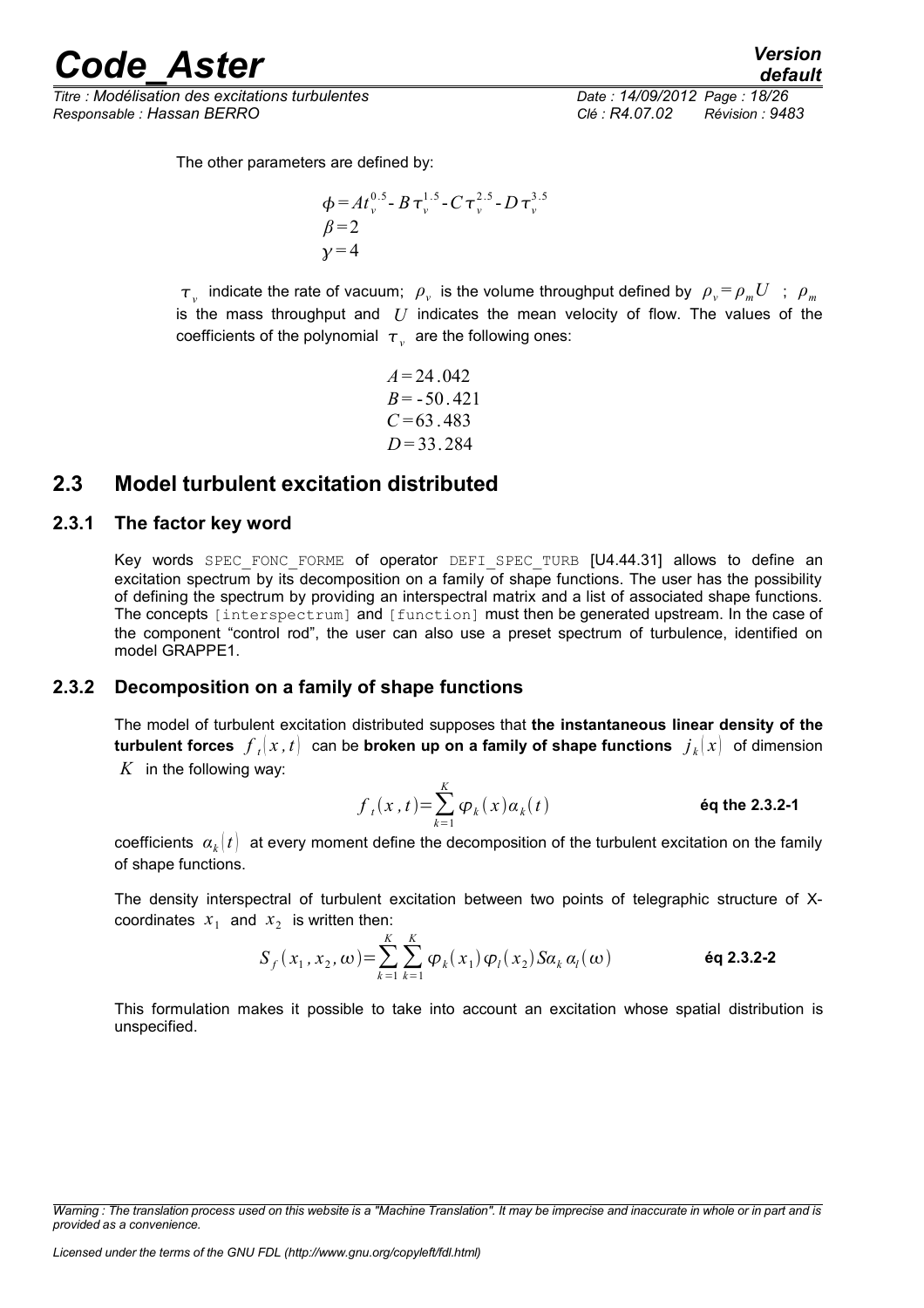*Titre : Modélisation des excitations turbulentes Date : 14/09/2012 Page : 19/26 Responsable : Hassan BERRO Clé : R4.07.02 Révision : 9483*

## <span id="page-18-2"></span>**2.3.3 Put in equations**

#### **2.3.3.1 Application of a turbulent excitation distributed**

<span id="page-18-1"></span>the length of application *L* is characterized in an intrinsic way by the field of definition of the shape functions associated with the excitation. The enforcement zone is determined by the data of the name of the node around of which it is centered.

*xn* indicating the X-coordinate locating this node, the turbulent excitation is imposed on the field  $|x_n - L/2, x_n + L/2|$ .

The turbulent excitation being able to be, in addition, developed in a way correlated in the two directions **Y** and **Z** orthogonal with the axis of telegraphic structure, the shape functions are a priori vectors with two components.

One thus informs, by convention in a table fonction, two shape functions, first is associated with the direction **Y** and the other with the direction **Z** . Each of the two functions is defined on the interval  $[0, L]$ .

#### **2.3.3.2 Turbulent excitation identified on model GRAPPE1**

<span id="page-18-0"></span>the shape functions  $\ket{\varphi_k}$  are the first 12 modal deformed shapes of bending of structure identified in experiments, distributed according to the two orthogonal directions with the principal axis of the beam. The general analytical statement of these deformed shapes is the following one:

$$
\vec{\boldsymbol{\varphi}}_k(x) = \begin{pmatrix} \boldsymbol{\varphi}_{1k}(x) \\ \boldsymbol{\varphi}_{2k}(x) \end{pmatrix}
$$
 **éq 2.3.3.2 -**

**1**

with:

$$
\varphi_{Yk}(x) = A_{Yk} \cdot \cos\left(\frac{n_{Yk}}{L}x\right) + B_{Yk} \cdot \sin\left(\frac{n_{Yk}}{L}x\right) + C_{Yk} \cdot ch\left(\frac{n_{Yk}}{L}x\right) + D_{Yk} \cdot sh\left(\frac{n_{Yk}}{L}x\right)
$$
\n
$$
\text{\'eq 2.3.3.2 -}
$$

$$
\varphi_{Zk}(x) = A_{Zk} \cdot \cos\left(\frac{n_{Zk}}{L}x\right) + B_{Zk} \cdot \sin\left(\frac{n_{Zk}}{L}x\right) + C_{Zk} \cdot ch\left(\frac{n_{Zk}}{L}x\right) + D_{Zk} \cdot sh\left(\frac{n_{Zk}}{L}x\right)
$$
\n6q 2.3.3.2 -

where  $n_{Yk}$  and  $n_{Zk}$  indicate wave numbers, L is the length of application of the excitation and the coefficients  $A_{Yk}$   $B_{Yk}$   $C_{Yk}$   $D_{Yk}$   $A_{Zk}$   $B_{Zk}$   $C_{Zk}$ ,  $D_{Zk}$  are constant real coefficients characteristic of the shape function considered.

The first 6 shape functions are associated with the direction  $Y$  and  $A_{Zk}$   $B_{Zk}$   $C_{Zk}$ ,  $D_{Zk}$  are thus null, for  $1 \leq k \leq 6$ .

The 6 last shape functions are associated with the direction  $\bf{Z}$  and  $A_{Yk}$   $B_{Yk}$   $C_{Yk}$ ,  $D_{Yk}$  are thus null, for 7≤*k*≤12 .

This family of shape functions is thus characterized by  $5\times12=60$  real coefficients.

*Warning : The translation process used on this website is a "Machine Translation". It may be imprecise and inaccurate in whole or in part and is provided as a convenience.*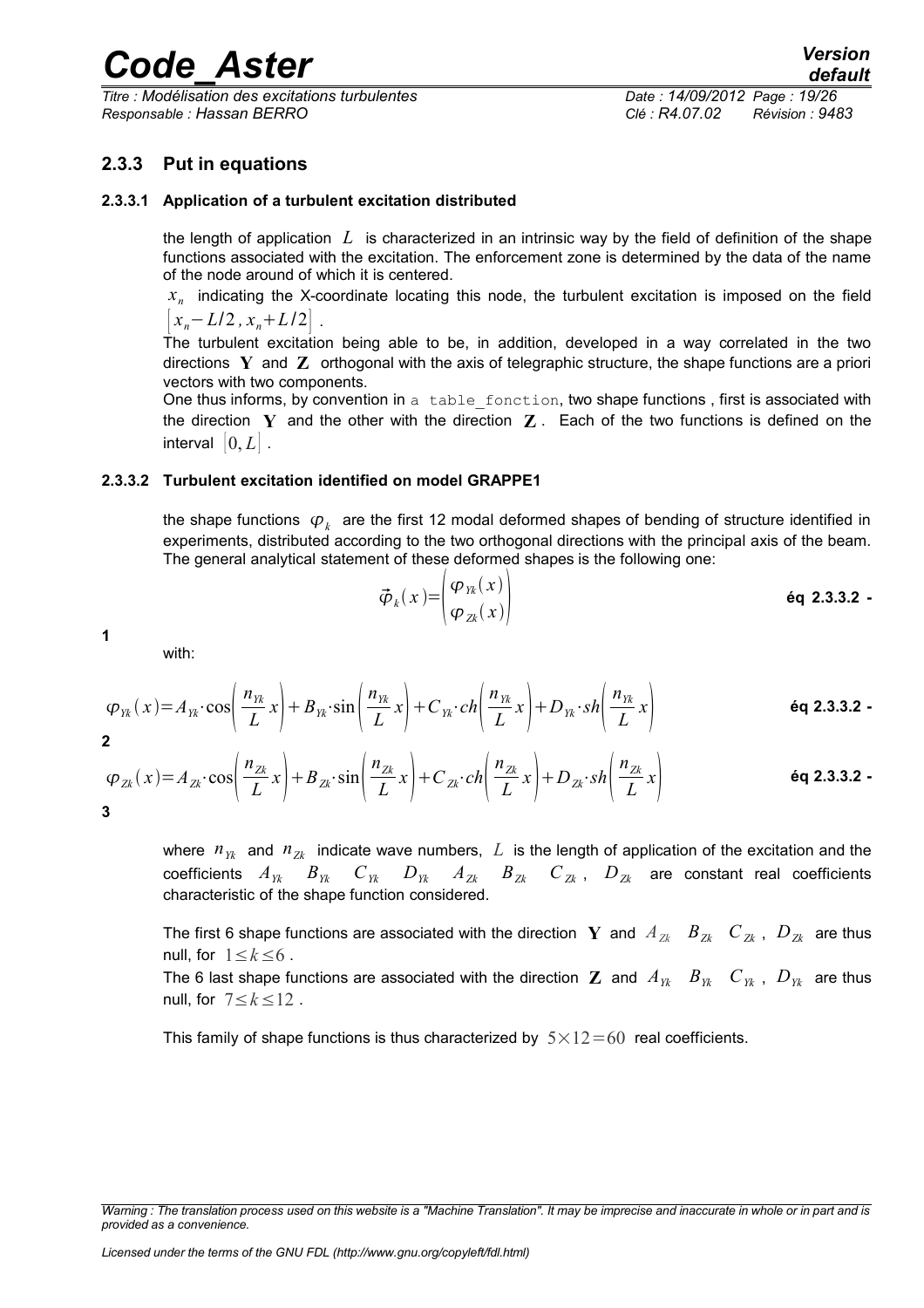*Titre : Modélisation des excitations turbulentes Date : 14/09/2012 Page : 20/26 Responsable : Hassan BERRO Clé : R4.07.02 Révision : 9483*

*default*

The turbulent excitation identified on model GRAPPE1 is homogeneous in the two orthogonal directions with the axis of telegraphic structure, turbulence being uncorrelated between these two directions.

The interspectral matrix  $|Sa_k a_l|$  identified on model GRAPPE1 is thus a matrix of size  $12\times12$ , made up by two identical diagonal blocks of dimension 6:

$$
[S\alpha_{k}\alpha_{l}] = \begin{bmatrix} [S_{o}(\omega)] & [0] \\ [0] & [S_{o}(\omega)] \end{bmatrix}
$$

By square property of symmetry, this matrix is entirely defined by the data of the triangular part higher (or lower) of  $|S_o(\omega)|$  , that is to say 21 interspectrums. For each one of them, the characteristic parameters are the level of plate, the cut-off frequency and the slope of the spectrum beyond this frequency.

The interspectral matrix of turbulent excitation identified on model GRAPPE1 is thus characterized by 63 real coefficients ( $3\times21$ ).

#### **Note:**

*Excitations GRAPPE1 are available to two flows of reference . All the data characterizing these excitations thus represent* 246 real coefficients ( $\left[60+63\right] \times 2$ ).

#### **2.3.3.3 Projection of the excitation on modal base**

<span id="page-19-0"></span>One notes:

$$
\phi_i(x) = \begin{pmatrix} DY_i(x) \\ DZ_i(x) \end{pmatrix}
$$
 i - the éme deformed modal of structure.

Are  $\beta_{ik}$  the coordinates of *i* - the éme deformed modal of structure on the basis of the shape functions  $\varphi_{\scriptscriptstyle k}^{}(\scriptstyle x)\,$  :

$$
\phi_i(x) = \sum_{k=1}^K \beta_{ik} \cdot \varphi_k(x) \qquad \text{Eq 2.3.3.3 - 1}
$$

the interspectrums of modal excitations  $\ S_{\mathcal{Q},\mathcal{Q}_j}(\omega)$  applied to structure are written then:

$$
S_{Q_i Q_j}(\omega) = \sum_{k=1}^{K} \sum_{k=1}^{K} \beta_{ik} \cdot \beta_{jl} \cdot S_{\alpha_k \alpha_l}(\omega)
$$
éq 2.3.3.3 - 2

For each mode *i* of structure, the coefficients  $\beta_{ik}$  are given by integrating the equation [éq 2.3.3.3 -1] prémultipliée by the functions  $\varphi_j$ , on the scope of application of the excitation. One obtains as follows:

$$
\int_{x_0-L/2}^{x_0+L/2} \varphi_j(x+L/2) \cdot \varphi_i(x) \cdot dx = \sum_{k=1}^K \beta_{ik} \cdot \int_{x_0-L/2}^{x_0+L/2} \varphi_j(x+L/2) \cdot \varphi_k(x+L/2) \cdot dx
$$

*Licensed under the terms of the GNU FDL (http://www.gnu.org/copyleft/fdl.html)*

*Warning : The translation process used on this website is a "Machine Translation". It may be imprecise and inaccurate in whole or in part and is provided as a convenience.*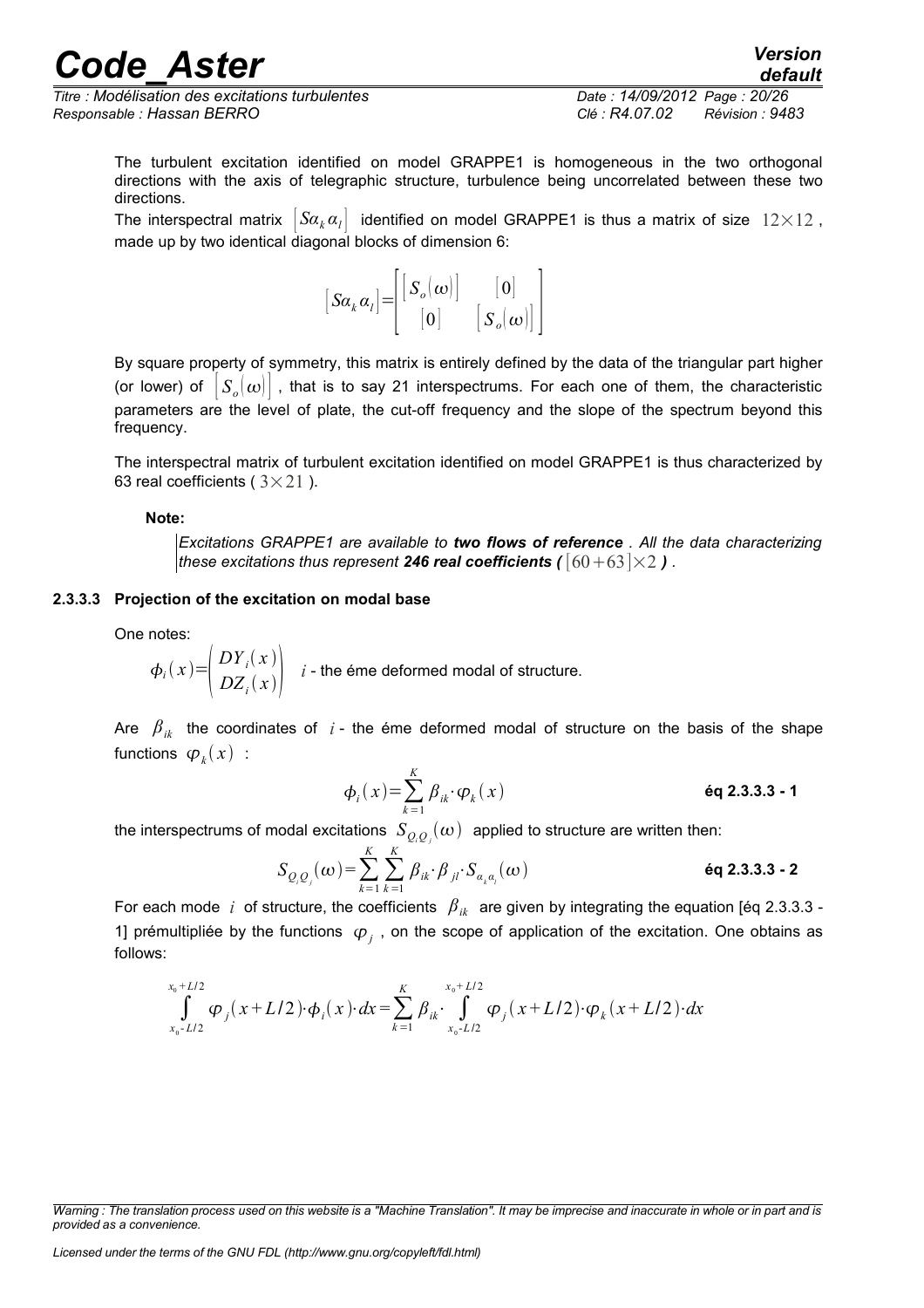*Titre : Modélisation des excitations turbulentes Date : 14/09/2012 Page : 21/26 Responsable : Hassan BERRO Clé : R4.07.02 Révision : 9483*

$$
\int_{x_0 - L/2}^{x_0 + L/2} \varphi_j(x + L/2) \cdot \varphi_i(x) \cdot dx = \sum_{k=1}^K \beta_{ik} \cdot \int_0^L \varphi_j(x) \cdot \varphi_k(x) \cdot dx \quad \forall (i, j) \quad \text{Eq 2.3.3.3 - 3}
$$

For each *i* , the equation [éq 2.3.3.3 - 3] is written in matric form:

with:  
\n
$$
[a_{jk}] \cdot (B_{ik}) = (b_{ij})
$$
\n
$$
\begin{array}{ccc}\n & \text{6q 2.3.3.3 - 4} \\
& \text{6q 2.3.3.3 - 4}\n\end{array}
$$

with:

$$
a_{jk} = \int_{0}^{L} \varphi_{j}(x) \cdot \varphi_{k}(x) \cdot dx
$$

that is to say:

$$
a_{jk} = \int_{0}^{L} \left( \varphi_{Yj}(x) \cdot \varphi_{Yk}(\varphi) + \varphi_{Zj}(x) \cdot \varphi_{Zk}(x) \right) dx
$$

and

$$
b_{ij} = \int_{x_0 - L/2}^{x_0 + L/2} \varphi_j(x + L/2) \cdot \varphi_i(x) \cdot dx
$$

is:

$$
b_{ij} = \int_{x_0 - L/2}^{x_0 + L/2} \left( DY_i(x) \cdot \varphi_{Yj}(x + L/2) + DZ_i(x) \cdot \varphi_{Zj}(x + L/2) \right) dx
$$

The resolution of each linear system of equations leads to *βik* .

The computation scalar products is carried out in operator PROJ\_SPEC\_BASE [U4. 63.14].

#### **Note:**

1) The functions  $\varphi_k(x)$  represent, in practice, the modal deformed shapes raised on the *model. The system (), with dominating diagonal, is thus well conditioned. In particular, when* the telegraphic structure model has a homogeneous linear density, the functions  $\,\,\phi_{\scriptscriptstyle k}(x)\,\,$  are

*orthogonal and the matrix*  $|a_{ik}|$  *is diagonal.* 

*2) Tests comparing the scope of application of the excitation with the field of definition of structure are carried out.*

*Warning : The translation process used on this website is a "Machine Translation". It may be imprecise and inaccurate in whole or in part and is provided as a convenience.*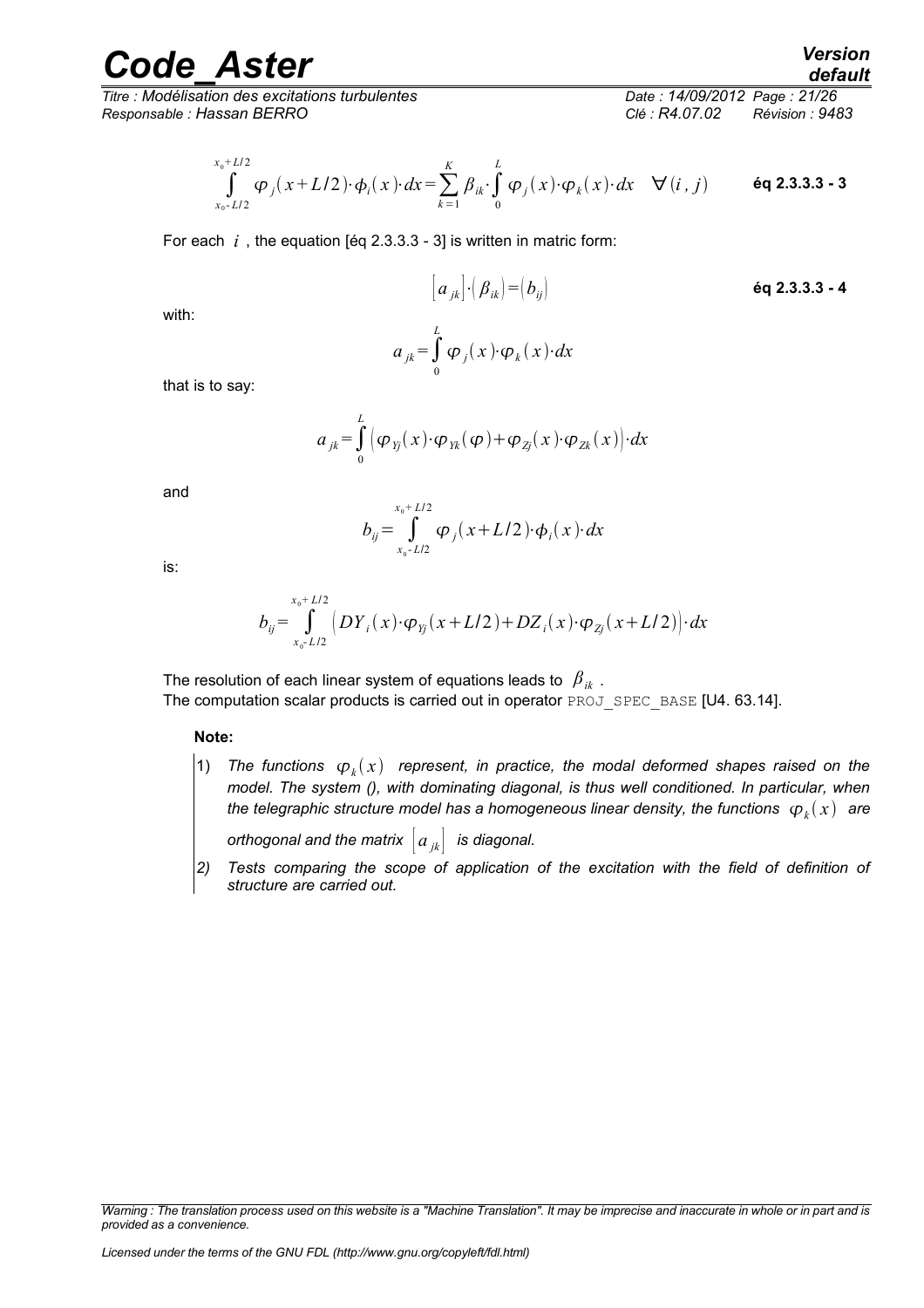*Titre : Modélisation des excitations turbulentes Date : 14/09/2012 Page : 22/26 Responsable : Hassan BERRO Clé : R4.07.02 Révision : 9483*

# <span id="page-21-2"></span>**2.4 Model localised turbulent excitation**

### **2.4.1 The factor key word**

<span id="page-21-1"></span>Key words SPEC EXCI POINT of operator DEFI\_SPEC\_TURB [U4.44.31] is used in the case of an excitation spectrum associated with one or more specific forces and moments. The user can define the spectrum while providing:

- an interspectral matrix of excitations (the concept [interspectrum] associated must be generated upstream),
- the list of the nodes of application of these excitations.
- the nature of the excitation applied of each one of these nodes (force or moment),
- directions of application of the excitations thus defined.

<span id="page-21-0"></span>He can also use a preset spectrum of turbulence, identified on model GRAPPE2.

### **2.4.2 Bases**

The model of localised turbulent excitation is a typical case of the model of turbulent excitation distributed. Thus, one supposes just as in paragraph [§2.3.2] that **the instantaneous linear density of the turbulent forces**  $\overline{f}_t(x,t)$  can be **broken up on a family of shape functions**  $\overline{\boldsymbol{\varphi}}_k(x)$  in the following way:

$$
f_{t}(x,t) = \sum_{k=1}^{K} \varphi_{k}(x) a_{k}(t)
$$
éq the

#### **2.4.2-1**

coefficients  $\alpha_k(t)$  at every moment define the decomposition of the turbulent excitation on the family of shape functions.

The density interspectral of turbulent excitation between two points of telegraphic structure of Xcoordinates  $x_1$  and  $x_2$  is written then:

$$
S_f(x_1, x_2, \omega) = \sum_{k=1}^{K} \sum_{l=1}^{K} \varphi_k(x_1) \cdot \varphi_l(x_2) \cdot S_{a_k a_l}(\omega)
$$

the characteristic of the model of localised turbulent excitation is due to **the specificity of the shape** functions  $\varphi_k(x)$  :

 $\bm{\varphi}_k(x) \!=\! \delta\big(x \!-\! x_k\big)$  allows to represent **a specific force** applied to the point of X-coordinate  $\; x_k$  $\varphi_k(x) = \delta^{'}(x-x_k)$  allows to represent one **specific moment** applied to the point of Xcoordinate *x<sup>k</sup>*

 $\delta(x-x_k)$  and  $\delta'(x-x_k)$  respectively indicate the distribution of Dirac and derivative of the distribution of Dirac at the point of X-coordinate *x<sup>k</sup>* .

*Warning : The translation process used on this website is a "Machine Translation". It may be imprecise and inaccurate in whole or in part and is provided as a convenience.*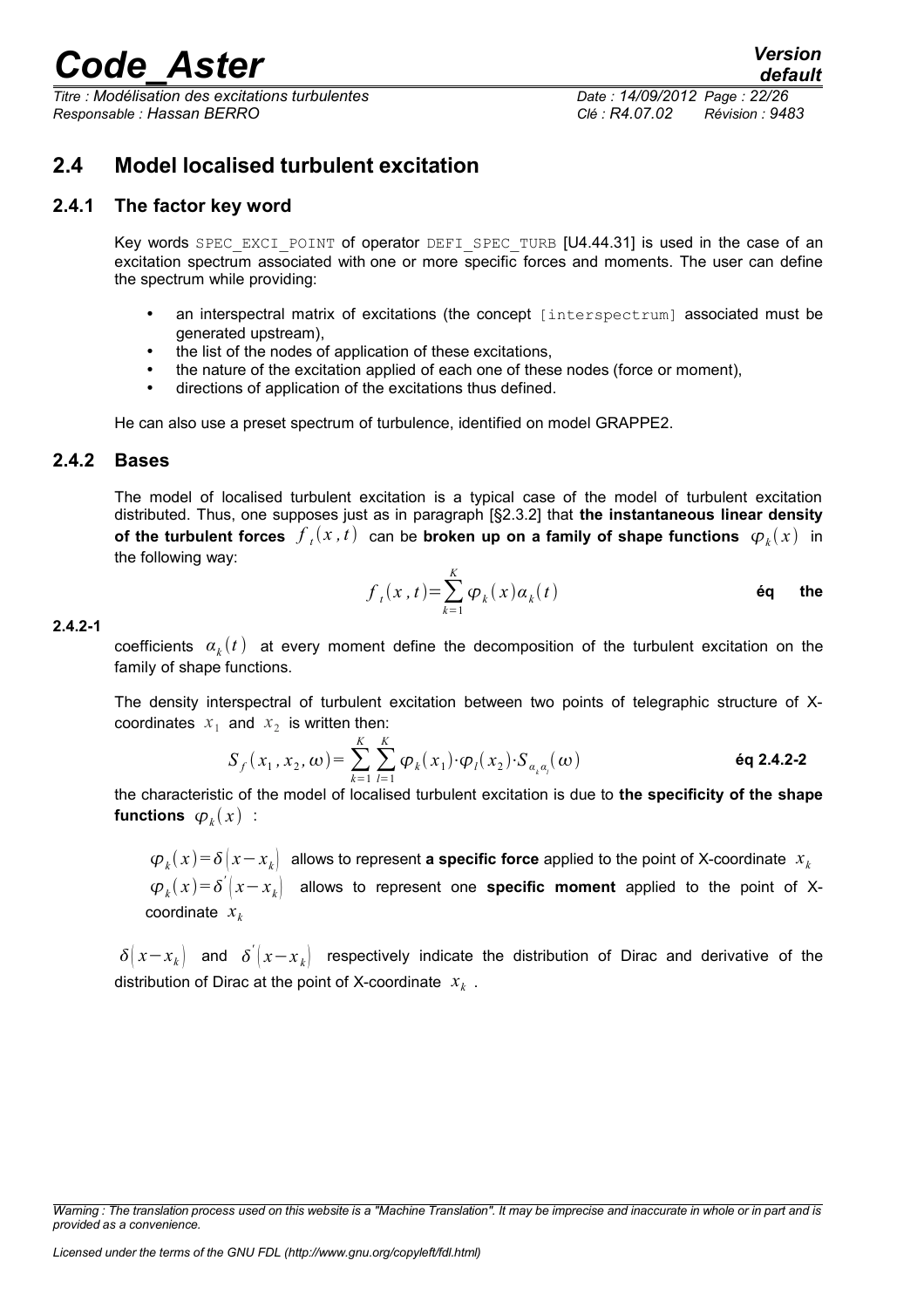*Titre : Modélisation des excitations turbulentes Date : 14/09/2012 Page : 23/26 Responsable : Hassan BERRO Clé : R4.07.02 Révision : 9483*

Taking into account the specificity of the shape functions, the projection of a turbulent excitation localised on modal base is much simpler than in the general case (excitation distributed), since one can analytically calculate the statement of the projected excitation.

### <span id="page-22-1"></span>**2.4.3 Put in equations**

#### **2.4.3.1 Application of a localised turbulent excitation**

<span id="page-22-0"></span>a turbulent excitation applied to a structure telegraphic and made up by forces and specific moments are considered. This excitation is entirely characterized by the following data:

- list nodes of application of the forces and specific moments,
- nature of the excitation applied in each node (force or moment),
- direction of the excitation applied in each node.

$$
\textbf{Ainsi} \quad \mathbf{f}_t(x,t) = \sum_{k=1}^K F_k(s) \cdot \delta\left(x - x_k\right) \cdot \mathbf{n}_k - \sum_{m=1}^M M_m(s) \cdot \delta\left(x - x_m\right) \cdot \mathbf{n}_m \tag{6q 2.4.3.1 -}
$$

**1**

is the statement of a localised turbulent excitation, characterized by *K* forces and *M* moments specific, respectively applied to the nodes of X-coordinates  $x_k$  and  $x_m$  in the directions  $\mathbf{n}_k$  and  $\vec{\mathbf{n}}_m$ .

One a:  $\mathbf{n}_k = \begin{bmatrix} \cos \theta \\ \sin \theta \end{bmatrix}$ 0  $\cos \cdot (\theta_k)$  $\sin \cdot (\theta_k)$ and  $\mathbf{n}_{\text{m}}$  definite in a similar way.

 $\theta$  represent the azimuth giving the direction of application of the force (or the moment) in the orthogonal *P* plane to neutral fiber to the node of application, such as defined in figure [2.4.3.1 Figure - has] Ci - below:



**Appear 2.4.3.1 - has: Definition of the direction of application**

*Warning : The translation process used on this website is a "Machine Translation". It may be imprecise and inaccurate in whole or in part and is provided as a convenience.*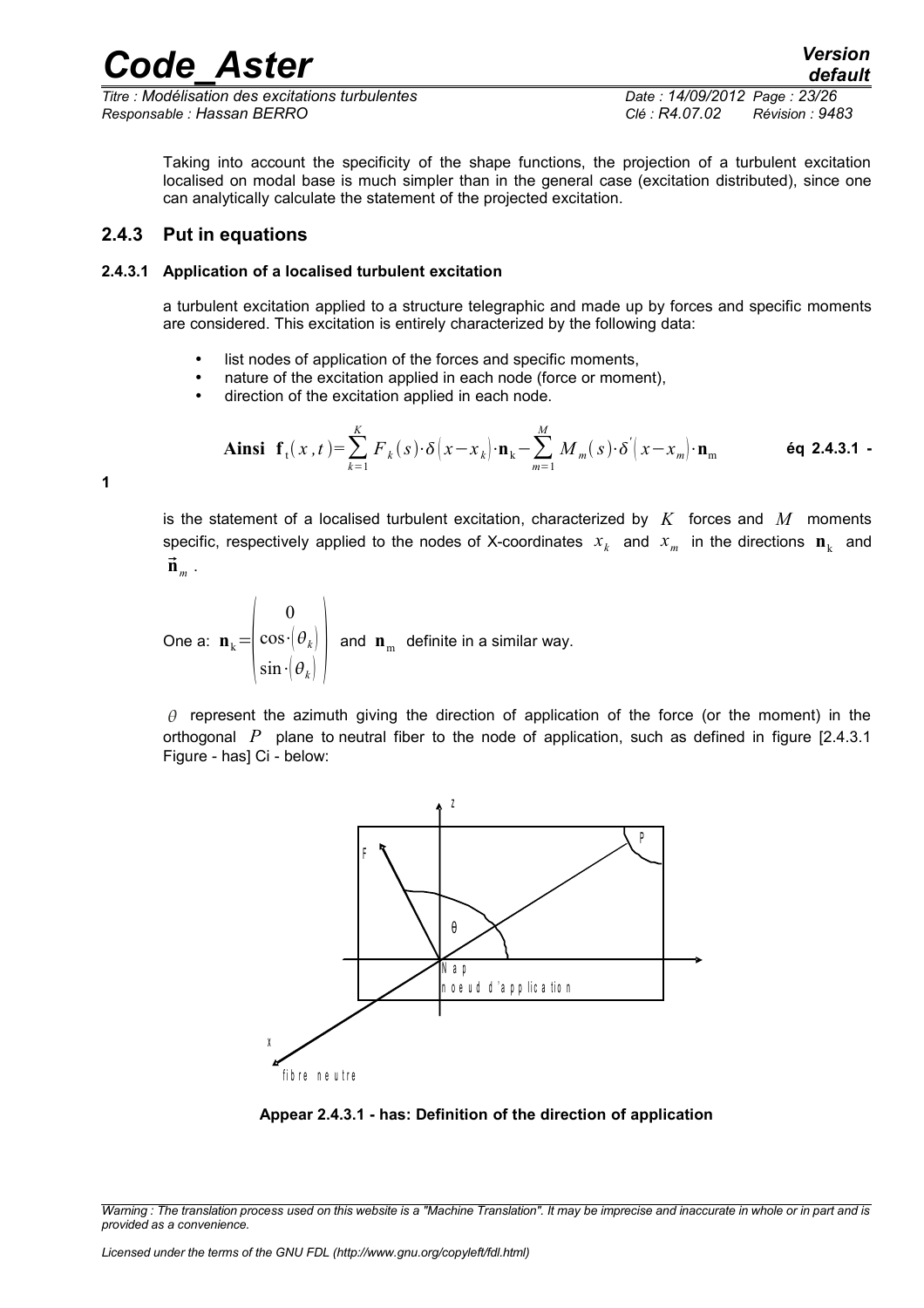*Titre : Modélisation des excitations turbulentes Date : 14/09/2012 Page : 24/26 Responsable : Hassan BERRO Clé : R4.07.02 Révision : 9483*

*default*

the generalized excitation associated with  $\;$  i<sup>the ème</sup> mode of structure  $\;Q_i(s)$ , being defined by:

$$
Q_i(s) = \int_0^L \phi_i(x) \cdot \mathbf{f}_t(x, t) \cdot dx
$$

**2**

where  $L$  represents the length of the beam and  $\phi_i(x)$  the deformed shape of the mode  $i$  , one obtains, taking into account the statement [éq 2.4.3.1 - 1]:

$$
Q_i(s) = \sum_{k=1}^{K} F_k(s) \cdot \boldsymbol{\phi}_i(x_k) \cdot \mathbf{n}_k - \sum_{m=1}^{M} M_m(s) \cdot \boldsymbol{\phi}_i(x_k) \cdot \mathbf{n}_m
$$

**3**

The computation of the interspectrums of modal excitations leads then to:

$$
S_{Q,Q_{j}}(s) = \sum_{k_{1}=1}^{K} \sum_{k_{2}=1}^{K} \mathbf{S}_{F_{k_{1}}F_{k_{2}}(s)}(\boldsymbol{\phi}_{i}(x_{k_{1}}), \mathbf{n}_{k_{1}}) \cdot (\boldsymbol{\phi}_{j}(x_{k_{2}}), \mathbf{n}_{k_{2}})
$$
  
+ 
$$
\sum_{k_{1}=1}^{K} \sum_{m_{2}=1}^{M} \mathbf{S}_{F_{k_{1}}M_{m_{1}}(s)}(\boldsymbol{\phi}_{i}(x_{k_{1}}), \mathbf{n}_{k_{1}}) \cdot (\boldsymbol{\phi}_{j^{*}}(x_{m_{2}}), \mathbf{n}_{m_{2}})
$$
  
+ 
$$
\sum_{m_{1}=1}^{M} \sum_{k_{2}=1}^{K} \mathbf{S}_{M_{m_{1}}F_{k_{2}}(s)}(\boldsymbol{\phi}_{i}(x_{m_{1}}), \mathbf{n}_{m_{1}}) \cdot (\boldsymbol{\phi}_{j}(x_{k_{2}}), \mathbf{n}_{k_{2}})
$$
  
+ 
$$
\sum_{m_{1}=1}^{M} \sum_{m_{2}=1}^{M} \mathbf{S}_{M_{m_{1}}M_{m_{2}}(s)}(\boldsymbol{\phi}_{i}(x_{m_{1}}), \mathbf{n}_{m_{1}}) \cdot (\boldsymbol{\phi}_{j^{*}}(x_{m_{2}}), \mathbf{n}_{m_{2}})
$$

**Note::** 

*When the user defines the excitation spectrum turbulent, it must inform the interspectral matrix of the specific excitations whose terms intervene above. This matrix has as a dimension KM (number of forces and specific moments applied).*

*Warning : The translation process used on this website is a "Machine Translation". It may be imprecise and inaccurate in whole or in part and is provided as a convenience.*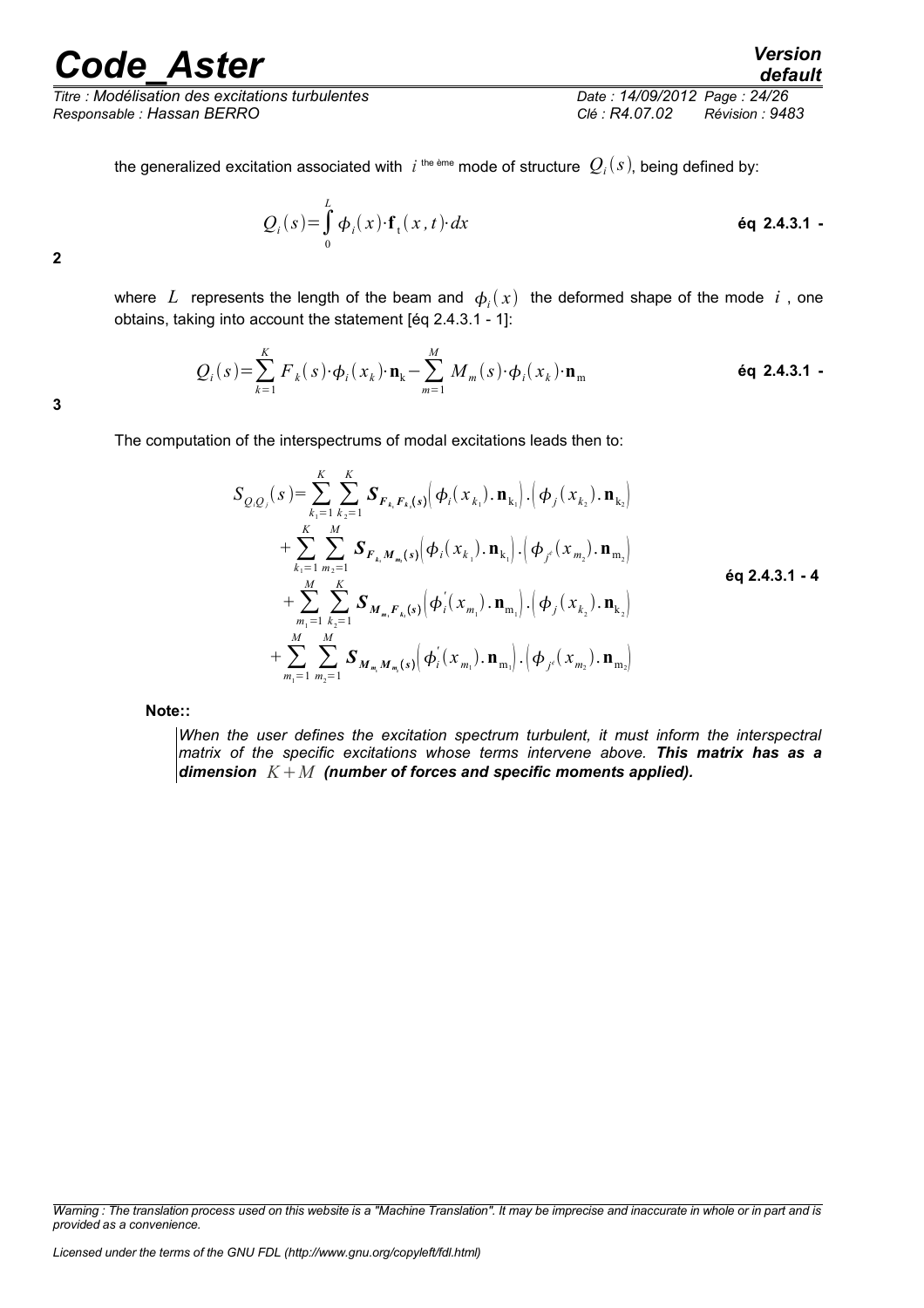*Titre : Modélisation des excitations turbulentes Date : 14/09/2012 Page : 25/26 Responsable : Hassan BERRO Clé : R4.07.02 Révision : 9483*

 $\sqrt{2}$ 

#### **2.4.3.2 Turbulent excitation identified on model GRAPPE2**

<span id="page-24-0"></span>the turbulent excitation identified on model GRAPPE2 is represented by a resulting force and a moment, applied in the same node following the two orthogonal directions to the axis of structure. The linear density of this excitation has as a statement:

$$
\mathbf{f}_{t}(x,s) = \frac{1}{2} \rho U^{2} D_{h} \Big[ L_{p} \cdot F_{t}(s_{r}) \cdot \delta \big(x - x_{0}\big) - L_{p}^{2} \cdot M_{t}(s_{r}) \cdot \delta \big(x - x_{0}\big) \Big] \begin{pmatrix} 0 \\ 0 \\ 1 \end{pmatrix}
$$
 6q 2.4.3.2 -

**1**

Where  $\rho$  is the density of the fluid,  $|U|$  is the mean velocity of flow,  $|D_h|$  is the hydraulic diamtere,  $L_p$  is the thickness of the plate of housing (corresponding to the excited length),  $x_0$  is the X- $\alpha$  coordinate of the point of application of the excitation,  $s_r = \frac{s \cdot D}{I}$  $\frac{2}{U}$  is the reduced complex frequency,

 ${F}_t(s_r)$  and  ${M}_t(s_r)$  are the adimensional coefficients representing the resulting force and the moment.

The quantities  $\rho$   $U$  ,  $D_h$  and  $L_p$  make it possible to dimension the excitation.

In substituent the statement [éq 2.4.3.2 - 3] in the relation [éq 2.4.3.1 - 4] defining the modal excitation  $\mathcal{Q}_i(s)$  , one obtains:

$$
Q_i(s) = \frac{1}{2} \rho U^2 D_h \left[ L_p \cdot F_t(s_r) \cdot \phi_i(x_0) \cdot \begin{pmatrix} 0 \\ 0 \\ 1 \end{pmatrix} + L_p^2 \cdot M_t(s_r) \cdot \phi_i'(x_0) \cdot \begin{pmatrix} 0 \\ 0 \\ 1 \end{pmatrix} \right]
$$
 6q 2.4.3.2 -

**2**

the specific force and the moment identified on model GRAPPE2 being uncorrelated, the computation of the interspectrums of modal excitations lead finally to:

$$
S_{Q,Q} = \left(\frac{1}{2}\rho U^2 D_h\right)^2 \frac{D}{U} \cdot \left[L_p^2 \cdot \phi_i(x_0) \cdot \begin{pmatrix} 0 \\ 1 \\ 1 \end{pmatrix} \cdot \phi_j(x_0) \cdot \begin{pmatrix} 0 \\ 1 \\ 1 \end{pmatrix} \cdot S_{F,F_i}(s_r) + L_p^4 \cdot \phi_i'(x_0) \cdot \begin{pmatrix} 0 \\ 1 \\ 1 \end{pmatrix} \cdot \phi_j'(x_0) \cdot \begin{pmatrix} 0 \\ 1 \\ 1 \end{pmatrix} \cdot S_{M,M_i}(s_r)
$$

In this statement,  $D$  is the diameter external of structure,  $S_{F,F_i}(s_r)$  and  $S_{M_iM_i}(s_r)$  respectively represent the adimensional autospectrums of force and moment identified on model GRAPPE2. Operator PROJ\_SPEC\_BASE [U4.63.14] calculates the interspectrums of modal excitations according to the relation  $[6q 2.4.3.2 - 3]$  above.

*Warning : The translation process used on this website is a "Machine Translation". It may be imprecise and inaccurate in whole or in part and is provided as a convenience.*